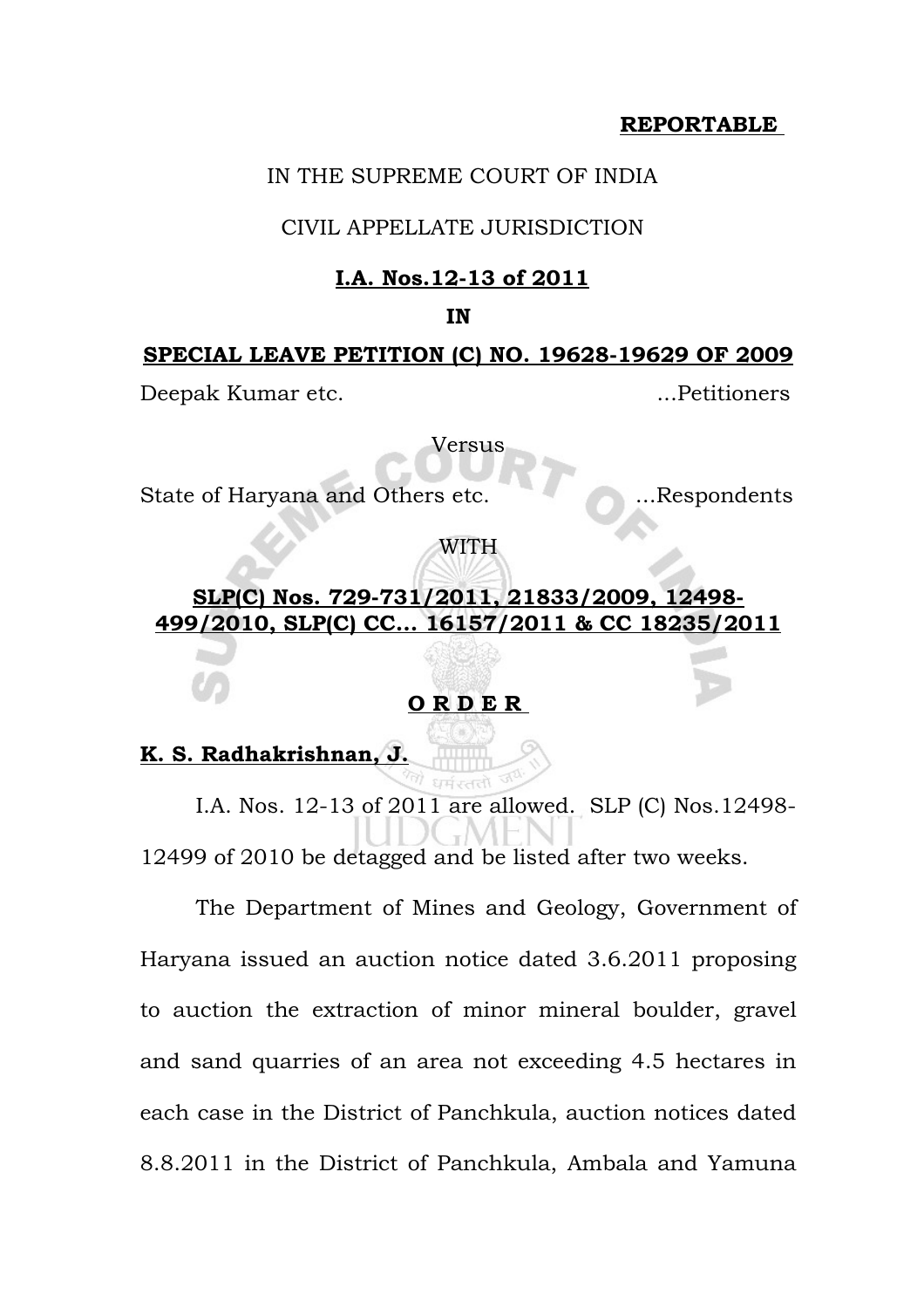Nagar exceeding 5 hectares and above, quarrying minor mineral, road metal and masonary stone mines in the District of Bhiwani, stone, sand mines in the District of Mohindergarh, slate stone mines in the District of Rewari, and also in the Districts of Kurukshetra, Karnal, Faridabad and Palwal, with certain restrictions for quarrying in the river beds of Yamuna, Tangri, Markanda, Ghaggar, Krishnavati River basin, Dohan River basin etc. The validity of those auction notices is under challenge before us, apart from the complaint of illegal mining going on in the State of Rajasthan and Uttar Pradesh.

2. When the matter came up for hearing on 25.11.2011, we passed an order directing the CEC to make a local inspection with intimation to MoEF, State of U.P., Rajasthan and Haryana with regard to the alleged illegal mining going on in the States of Uttar Pradesh, Rajasthan and also with regard to the areas identified for mining in the State of Haryana and submit a report. We also directed the CEC to examine whether there has been an attempt to flout EIA Notification dated 14.9.2006 by breaking the homogeneous area into pieces of less than 5 hectares. CEC was also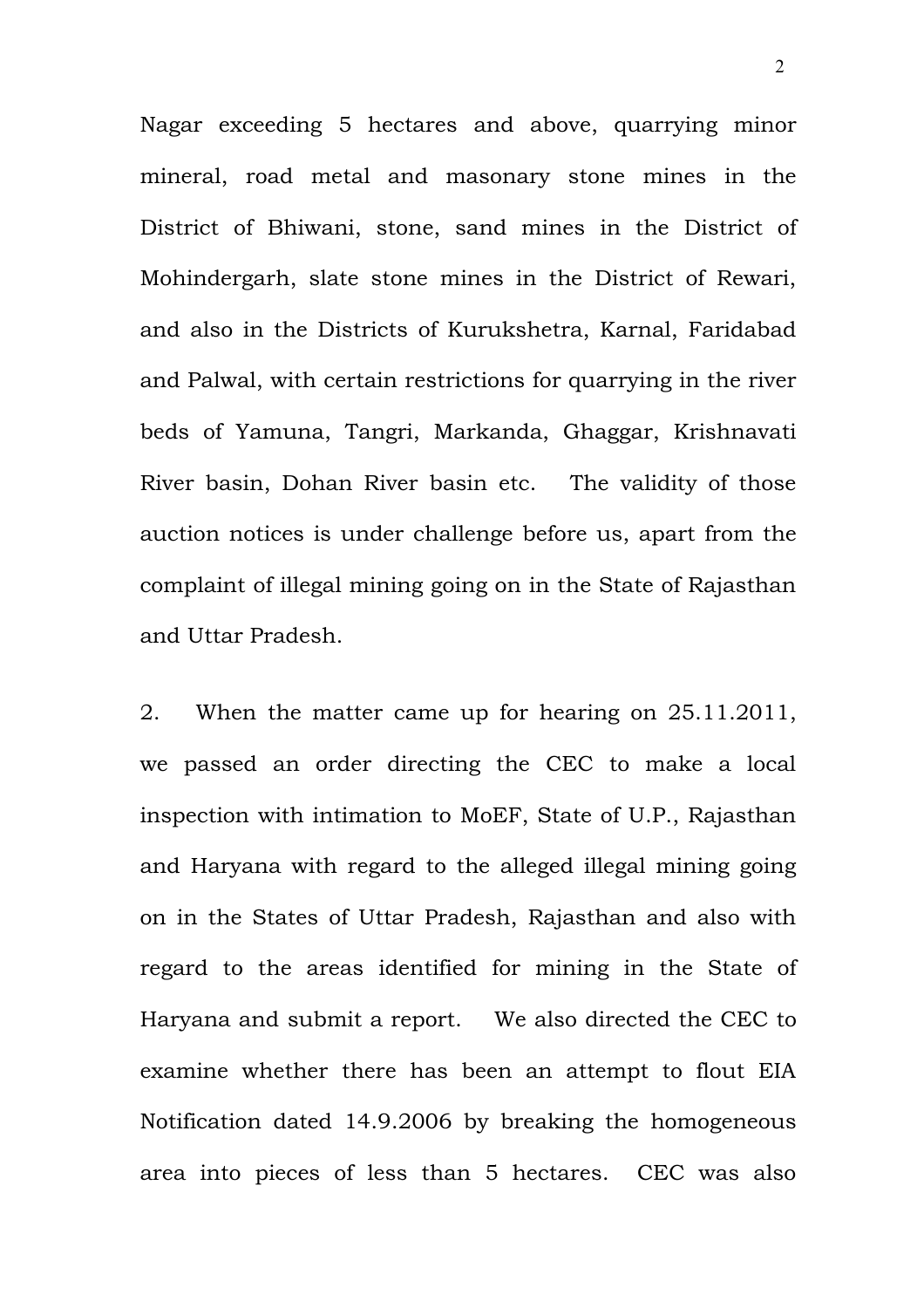directed to examine whether the activities going on in that area have any adverse environmental impact.

3. CEC, in response to our order, submitted a detailed report on 4.1.2012. However, the report is silent with regard to the disturbing trend of serious illegal and unrestricted upstream, in-stream and flood plain sand mining activities and the prevailing degree of degradation of the sites and the environment, especially on the river beds mentioned earlier. Report of CEC however states that the auction notice also refer to mining leases of less than 5 hectares and hence no environmental clearance need be obtained as per the MoEF notification dated 14.9.2006. No light is also thrown on the question whether there has been, in fact, an attempt to flout the notification dated 14.9.2006 by breaking the homogeneous area into pieces of less than 5 hectares and the possible environmental or ecological impact on quarrying of minor minerals.

4. Mr. Patwalia, learned senior counsel appearing for the petitioners, submitted that CEC report is silent about those aspects and also whether 1 km. distance has been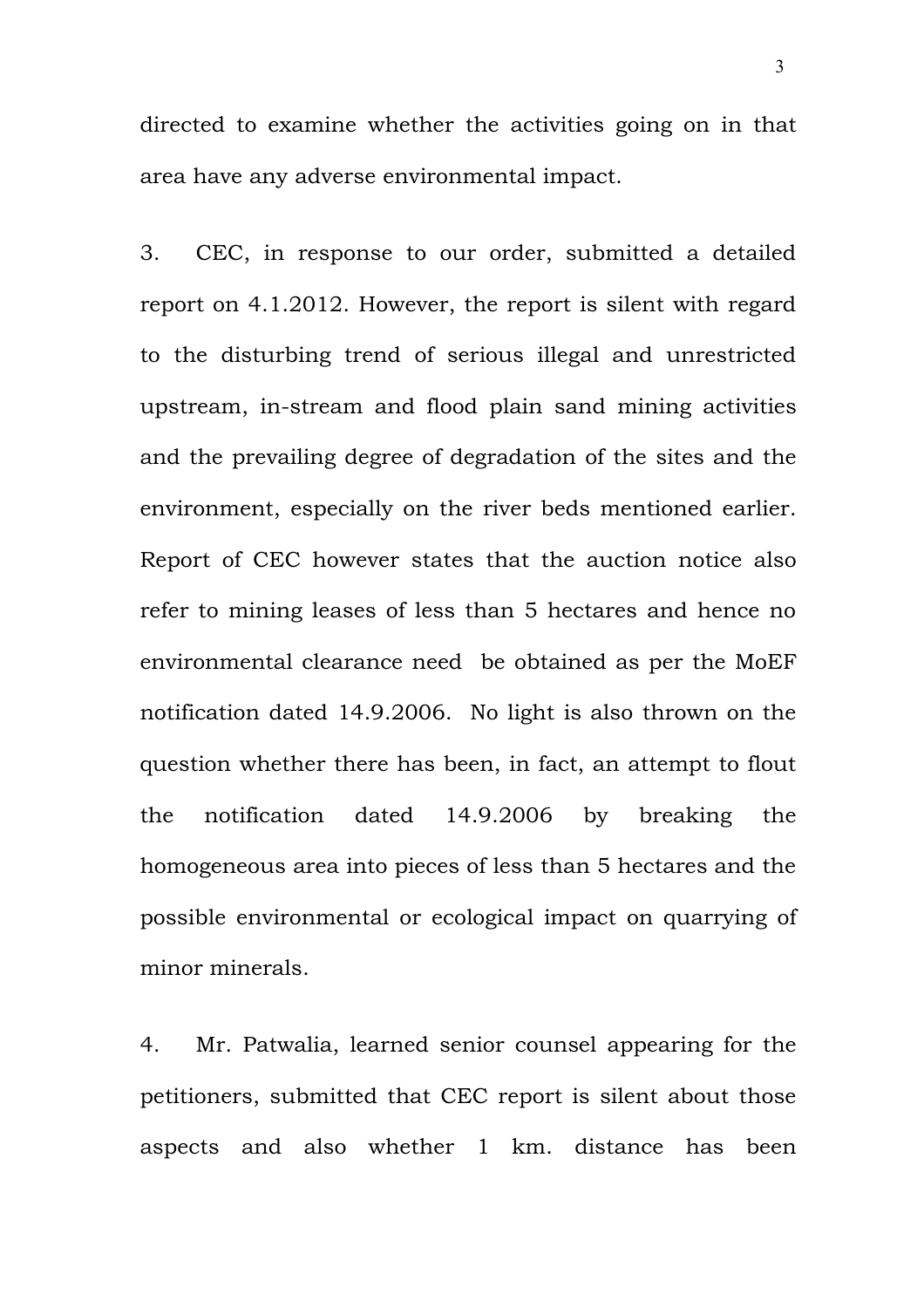maintained between the mining blocks of less than 5 hectares. Learned counsel also submitted that mining areas earmarked are at the foothills of fragile Himalayan ranges known as Shivalik hills, which are spread over the Districts of Panchkula, Ambala and Yamuna Nagar and the illegal and excessive mining has caused serious environmental degradation and ecological impact, and no Environmental Impact Assessment has ever taken place in areas earmarked for mining especially on the river beds.

5. Shri Gopal Subramaniam, learned senior counsel appearing for the State of Haryana, submitted that the State has taken adequate and effective precautions to maintain 1 km. separation between mining blocks of less than 5 hectares each and that the auction notice dated 3.6.2011 itself has imposed strict restrictions on quarrying in the river beds so also the auction notice dated 8.8.2011. Further, it was pointed out that the notification dated 14.9.2006 would not apply for quarrying minor minerals from areas of less than 5 hectares and therefore, no environmental impact assessment needs to be undertaken either at the instance of the State Government or the Project Proponent.

4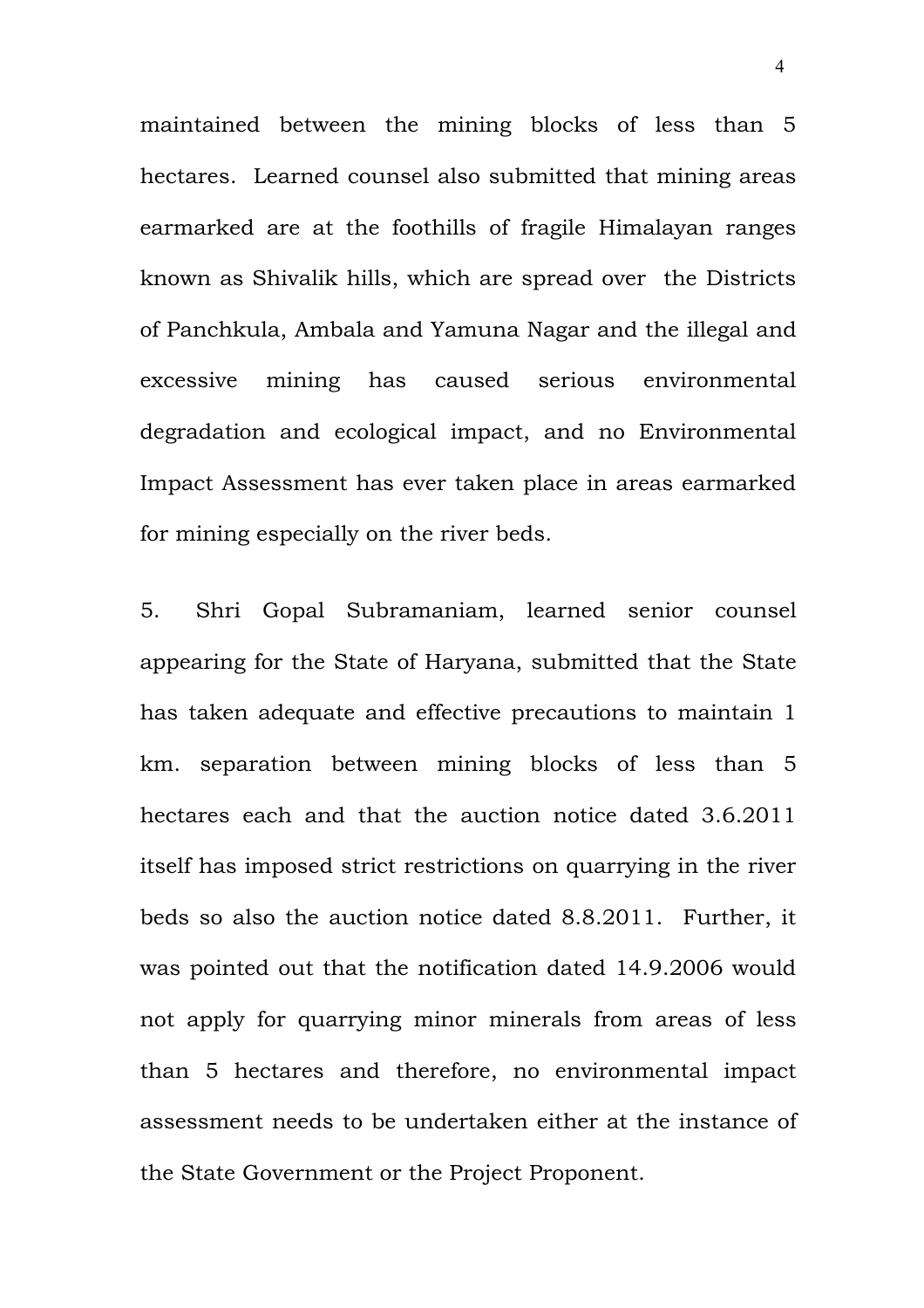6. Shri Mohan Jain, learned Additional Solicitor General, appearing for the MoEF submitted that the grant or allotment of mining licence/lease of smaller plots of less than five hectares should not be encouraged from the environmental point of view and that the applicability of EIA notification of 2006, has to be seen in its letter and spirit so as to ensure environmental safeguards in place and implemented for sustainable mining. Learned counsel also assured, if environmental clearance is sought for covering a mining area of less than five hectares, the same shall be immediately attended to and necessary clearance would be granted in accordance with law.

7. We have no materials before us to come to the conclusion that the removal of minor mineral boulder, gravel, sand quarries etc. covered by the auction notices dated 3.6.2011 and 8.8.2011, in the places notified therein and also in the river beds of Yamuna, Ghaggar, Tangri, Markanda, Krishnavati river basin, Dohan river basin etc. would not cause environmental degradation or threat to the biodiversity, destroy riverine vegetation, cause erosion,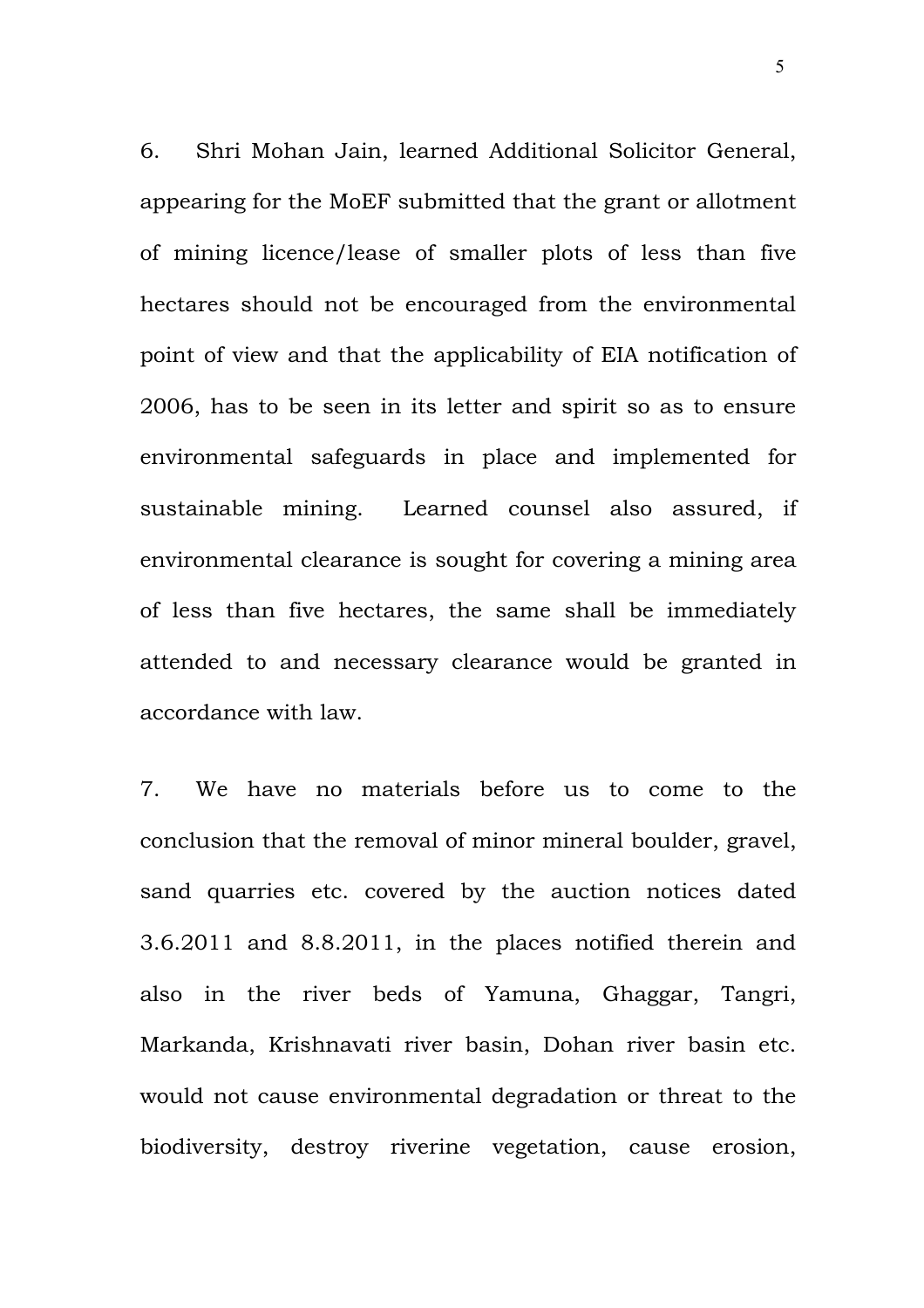pollute water sources etc. Sand mining on either side of the rivers, upstream and in-stream, is one of the causes for environmental degradation and also a threat to the biodiversity. Over the years, India's rivers and Riparian ecology have been badly affected by the alarming rate of unrestricted sand mining which damage the ecosystem of rivers and the safety of bridges, weakening of river beds, destruction of natural habitats of organisms living on the river beds, affects fish breeding and migration, spells disaster for the conservation of many bird species, increases saline water in the rivers etc. Extraction of alluvial material from within or near a streambed has a direct impact on the stream's physical habitat characteristics. These characteristics include bed elevation, substrate composition and stability, in-stream roughness elements, depth, velocity, turbidity, sediment transport, stream discharge and temperature. Altering these habitat characteristics can have deleterious impacts on both in-stream biota and the associated riparian habitat. The demand for sand continues to increase day by day as building and construction of new infrastructures and expansion of existing ones is continuous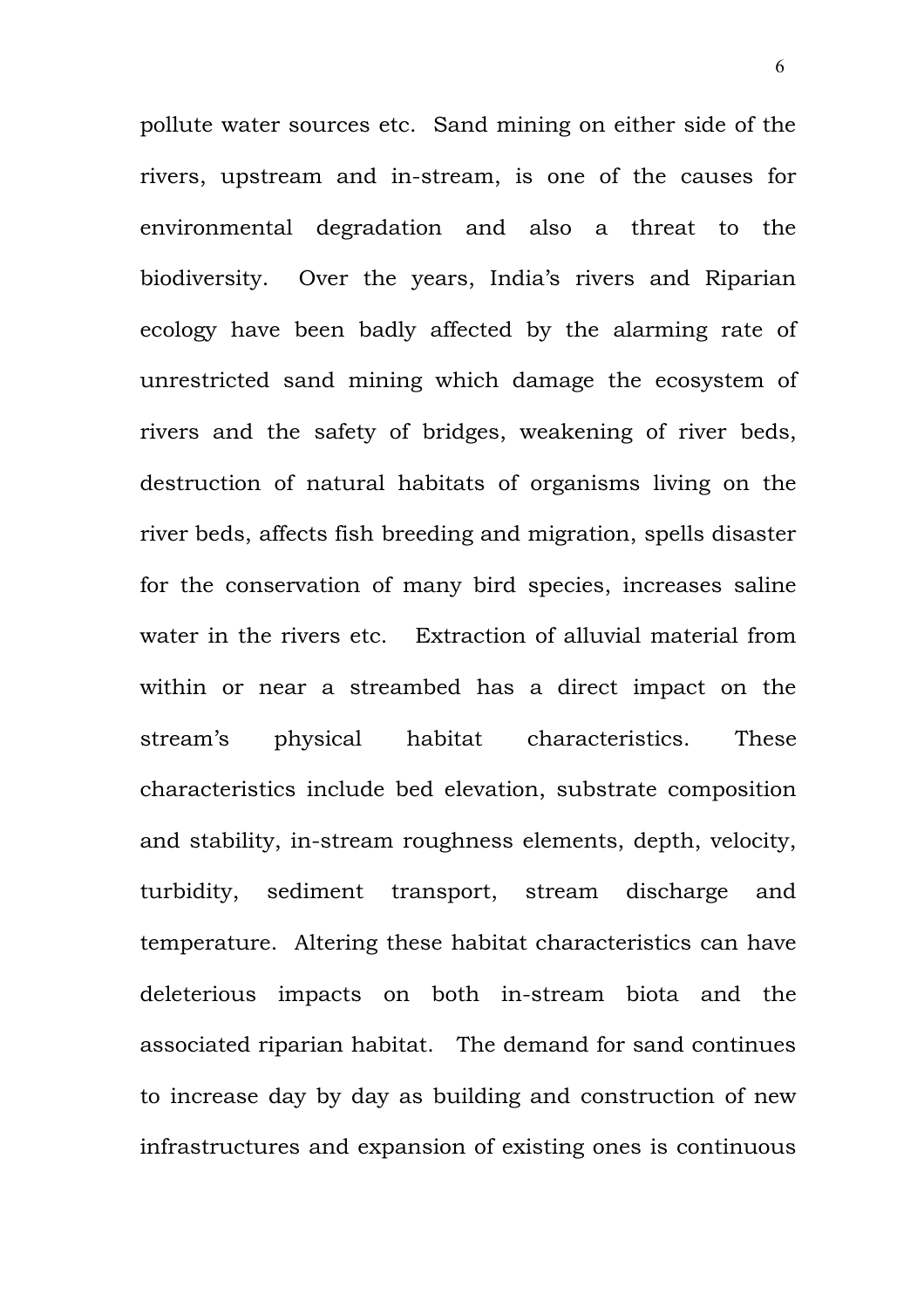thereby placing immense pressure on the supply of the sand resource and hence mining activities are going on legally and illegally without any restrictions. Lack of proper planning and sand management cause disturbance of marine ecosystem and also upset the ability of natural marine processes to replenish the sand.

8. We are expressing our deep concern since we are faced with a situation where the auction notices dated 3.6.2011 and 8.8.2011 have permitted quarrying mining and removal of sand from in-stream and upstream of several rivers, which may have serious environmental impact on ephemeral, seasonal and perennial rivers and river beds and sand extraction may have an adverse effect on bio-diversity as well. Further it may also lead to bed degradation and sedimentation having a negative effect on the aquatic life. Rivers mentioned in the auction notices are on the foothills of the fragile Shivalik hills. Shivalik hills are the source of rivers like Ghaggar, Tangri, Markanda etc. River Ghaggar is a seasonal river which rises up in the outer Himalayas between Yamuna and Satluj and enters Haryana near Pinjore, District Panchkula, which passes through Ambala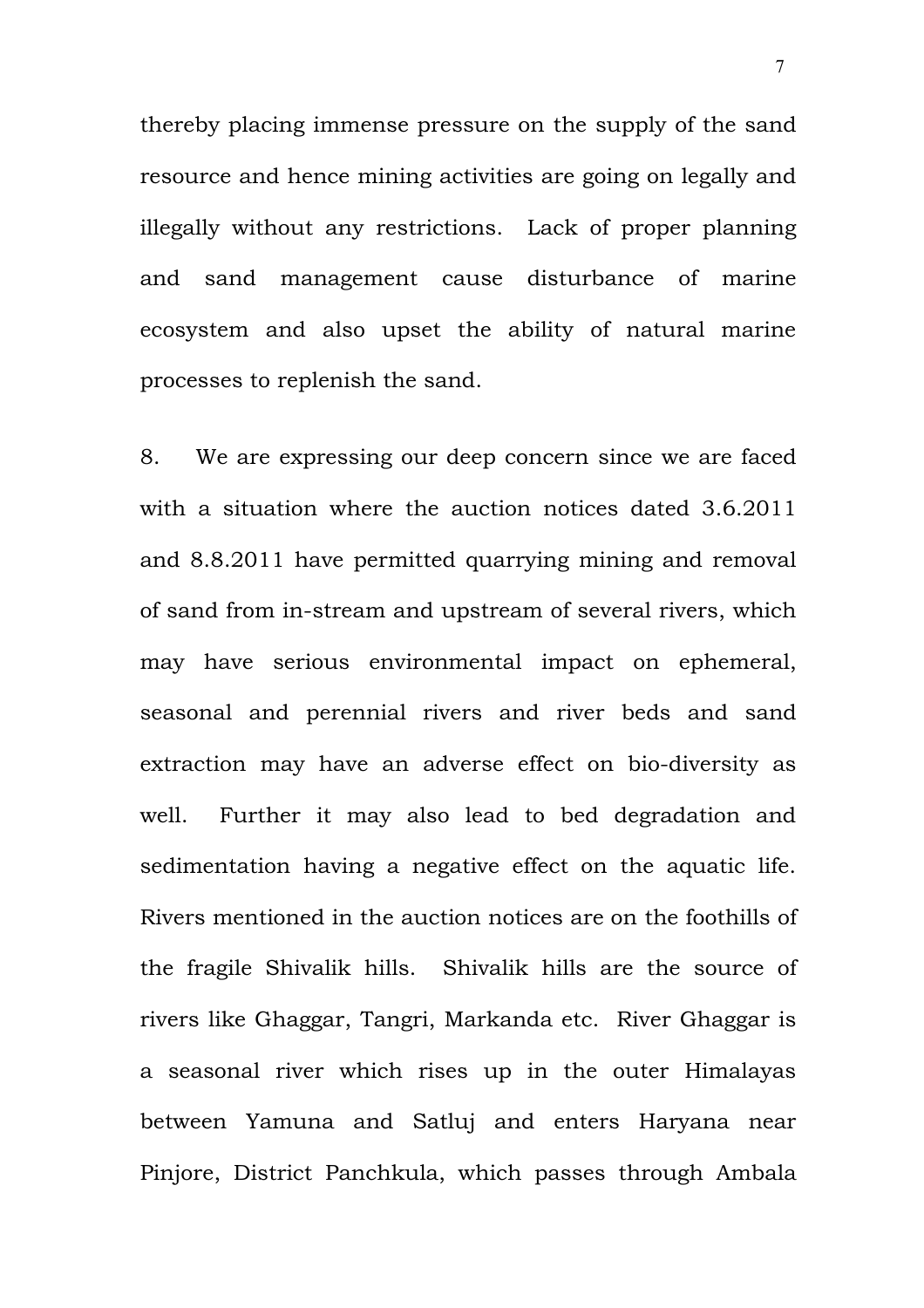and Hissar and reaches Bikaner in Rajasthan. River Markanda is also a seasonal river like Ghaggar, which also originates from the lower Shivalik hills and enters Haryana near Ambala. During monsoon, this stream swells up into a raging torrent, notorious for its devastating power, as also, river Yamuna.

9. We find that it is without conducting any study on the possible environmental impact on/in the river beds and elsewhere the auction notices have been issued. We are of the considered view that when we are faced with a situation where extraction of alluvial material within or near a river bed has an impact on the rivers physical habitat characteristics, like river stability, flood risk, environmental degradation, loss of habitat, decline in biodiversity, it is not an answer to say that the extraction is in blocks of less than 5 hectares, separated by 1 kilometre, because their collective impact may be significant, hence the necessity of a proper environmental assessment plan. Possibly this may be the reason that in the affidavit filed by the MoEF on 23.11.2011 along with the annexure-2 report, the following stand has been taken: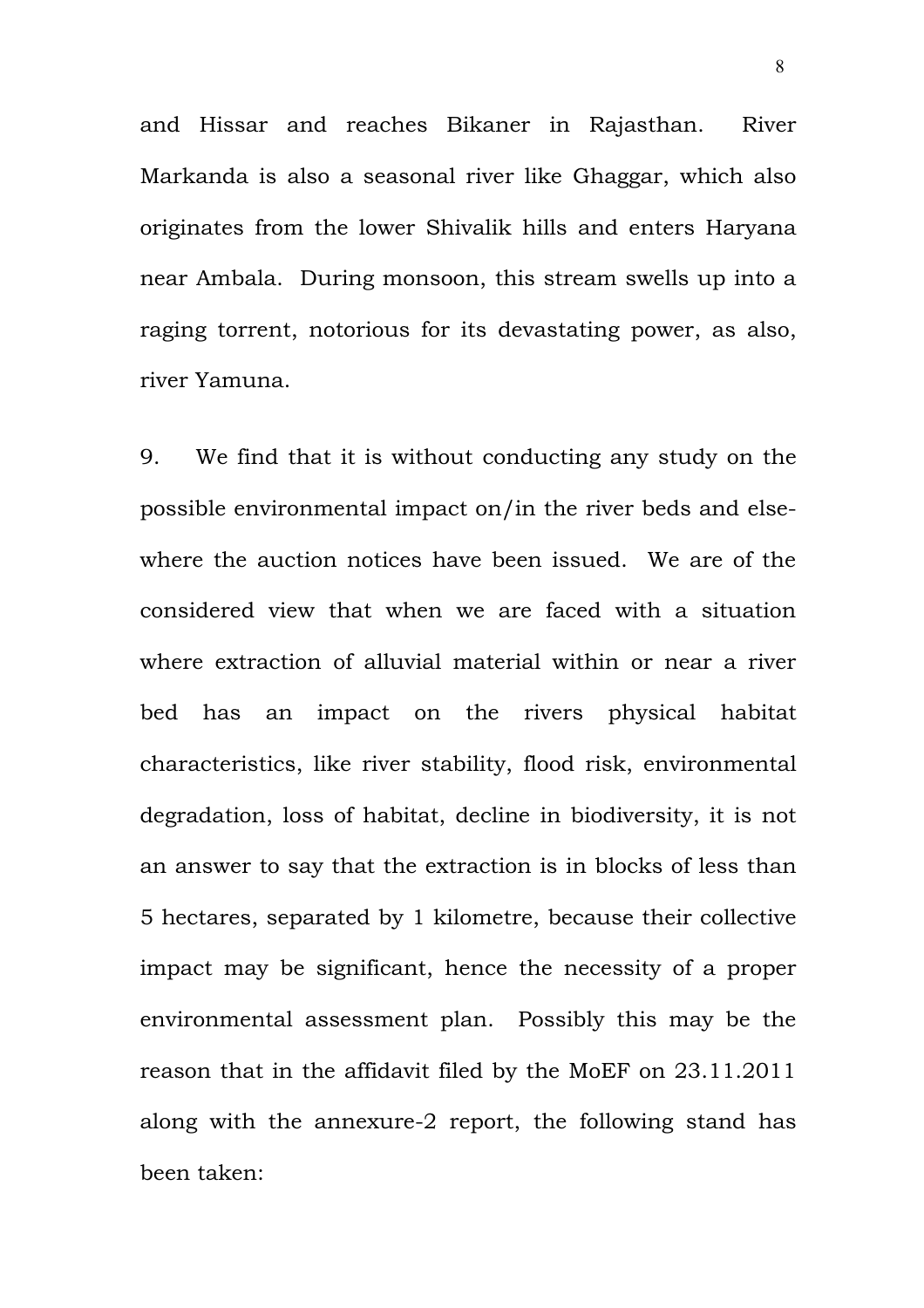"The Ministry is of the opinion that where the mining area is homogenous, physically proximate end on identifiable piece of land of 5 ha or more, it should not be broken into smaller sizes to circumvent the EIA Notification, 2006 as the EIA Notification, 2006 is not applicable to the mining projects having lease area of less than 5 ha. The Report of Committee on Minor Minerals, under the Chairmanship of the Secretary (E&F) with representatives of various state Governments as members including the State of Haryana and Rajasthan recommended a minimum lease size of 5 ha for minor minerals for undertaking scientific mining for the purpose of integrating and addressing environmental concerns. Only in cases of isolated discontinued mineral deposits in less than 5 ha, such mining leases may be considered keeping in view the mineral conservation."

Situations referred to earlier prevail not only in the State of Haryana but also in the neighbouring and other States of the country as well and those issues had come up for serious deliberations before the Government of India, on various occasions.

10. Government of India was receiving various reports regarding the adverse impacts on riverbeds and groundwater due to quarrying/mining of minerals. The Mines and Minerals (Development & Regulation) Act 1957 empowers the State Governments to make rules in respect of minor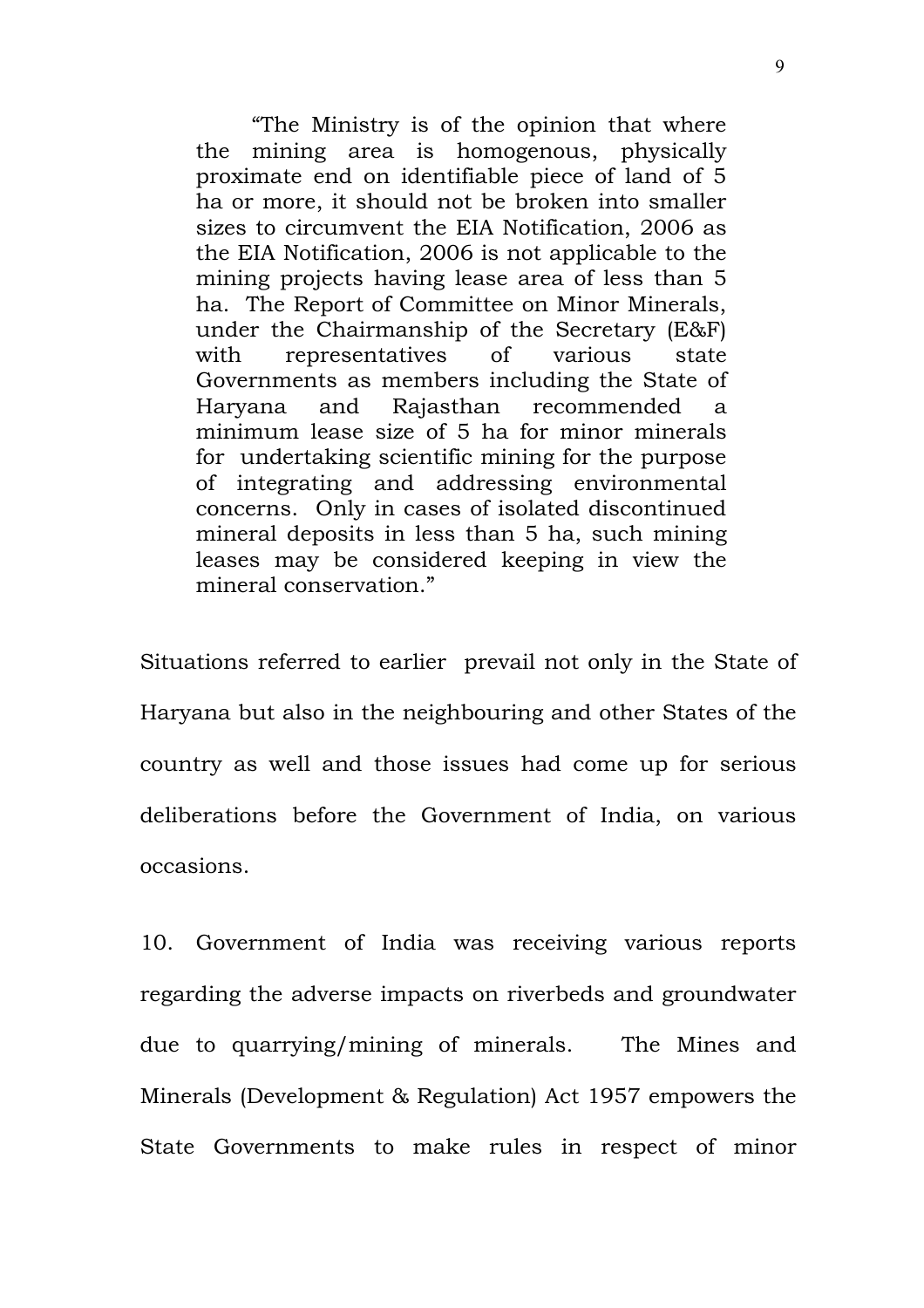minerals. It was noticed that proposals for mining of major minerals typically undergo environment impact assessment and environmental clearance procedure, but due attention has not been given to environmental aspects of mining of minor minerals. Environmental Impact Assessment Notification of 1994 did not apply to the mining of minor minerals, noticing that minor minerals were brought under the ambit of the Environmental Impact Assessment Notification of 2006 and as per the said notification mining of minerals with a lease area of 5 hectares and above require prior environmental clearance. MoEF's attention was drawn to several instances across the country regarding damage to lakes, riverbeds and groundwater leading to drying up of water beds and causing water scarcity on account of quarry/mining leases and mineral concessions granted under the Mineral Concession Rules framed by the State Governments under Section 15 of the Mines and Minerals (Development and Regulation) Act 1957. MoEF noticed that less attention was given on environmental aspects of mining of minor minerals since the area was small, but it was noticed that the collective impact in a particular area over a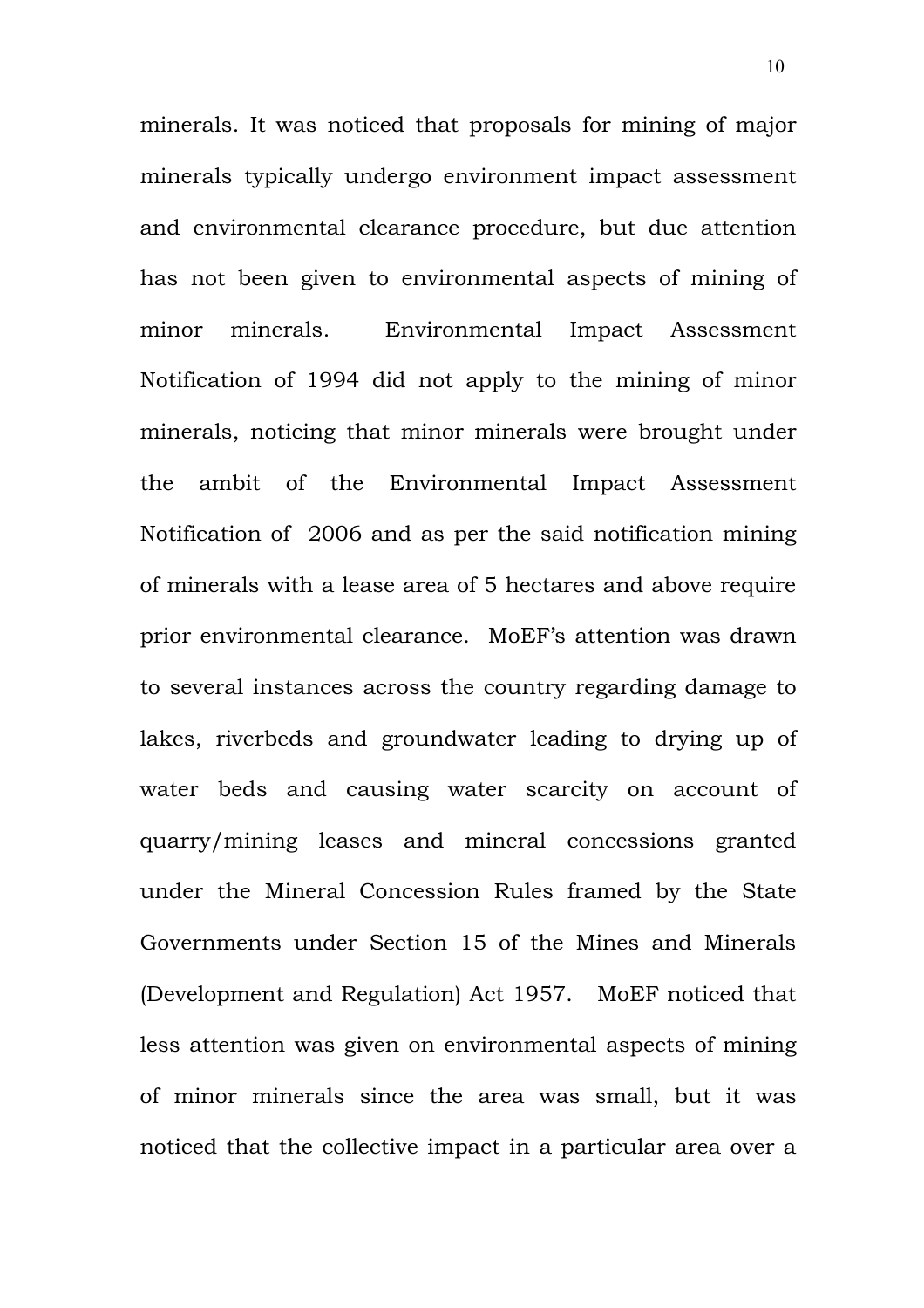period of time might be significant. Taking note of those aspects, MoEF constituted a Core Group under the Chairmanship of the Secretary (E&F) to look into the environmental aspects associated with mining of minor minerals, vide its order dated 24.03.2009. The terms of reference to the Group were as under:

- (i) To consider the environmental aspects of mining of minor minerals (quarrying as well as river beds mining) for their integration into the mining process.
- (ii) Specific safeguard measures required to minimize the likely adverse impacts of mining on environment with specific reference to impact on water bodies as well as groundwater so as to ensure sustainable mining.
- (iii) To evolve model guidelines so as to address mining as well as environmental concerns in a balanced manner for their adoption and implementation by all the mineral producing States.

The Group held its first meeting on 7.7.2009 and discussed the impact that may be caused by quarrying/mining of minor minerals on riverbeds and ground waters. It was noticed that individual mines of minor minerals being small in size may have insignificant impact, however, their collective impacts, taking into consideration various mines on a regional scale, is significantly adverse. It was, therefore, felt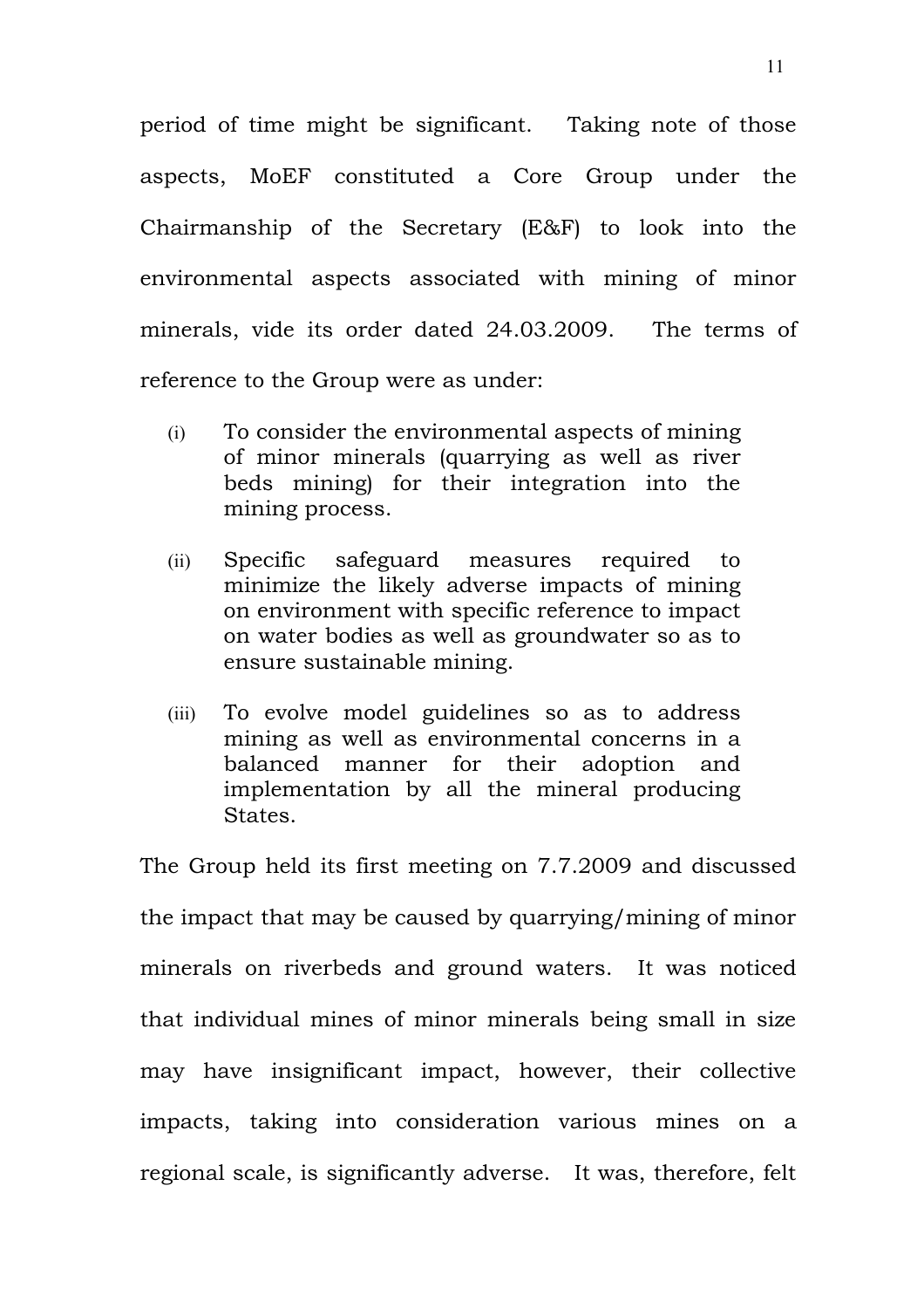necessary to consider various aspects since appropriate guidelines have to be issued on the basis of the report of the Committee. The issues which were brought up for consideration were; (i) the need to re-look the definition of minor mineral, (ii) minimum size of lease for adopting eco friendly scientific mining practices, (iii) period of lease, (iv) cluster of mine approach for addressing and implementing EMP in case of small mines, (v) depth of mining to minimize adverse impact on hydrological regime, (vi) requirement of mine plan for minor minerals, similar to major minerals, and (vii) reclamation of mined out area, post mine land use, progressive mine closure plan etc.

11. Comments and inputs from various States and Experts were also invited so as to prepare a report for consideration of the MoEF. Based on the discussion held and subsequent inputs received, a draft report was prepared and circulated to all members for their further inputs. Report was further discussed on 29.1.2010 for its finalization. The observations/comments made during the meeting were incorporated in the report and it was again circulated to all members for their consideration. The report so circulated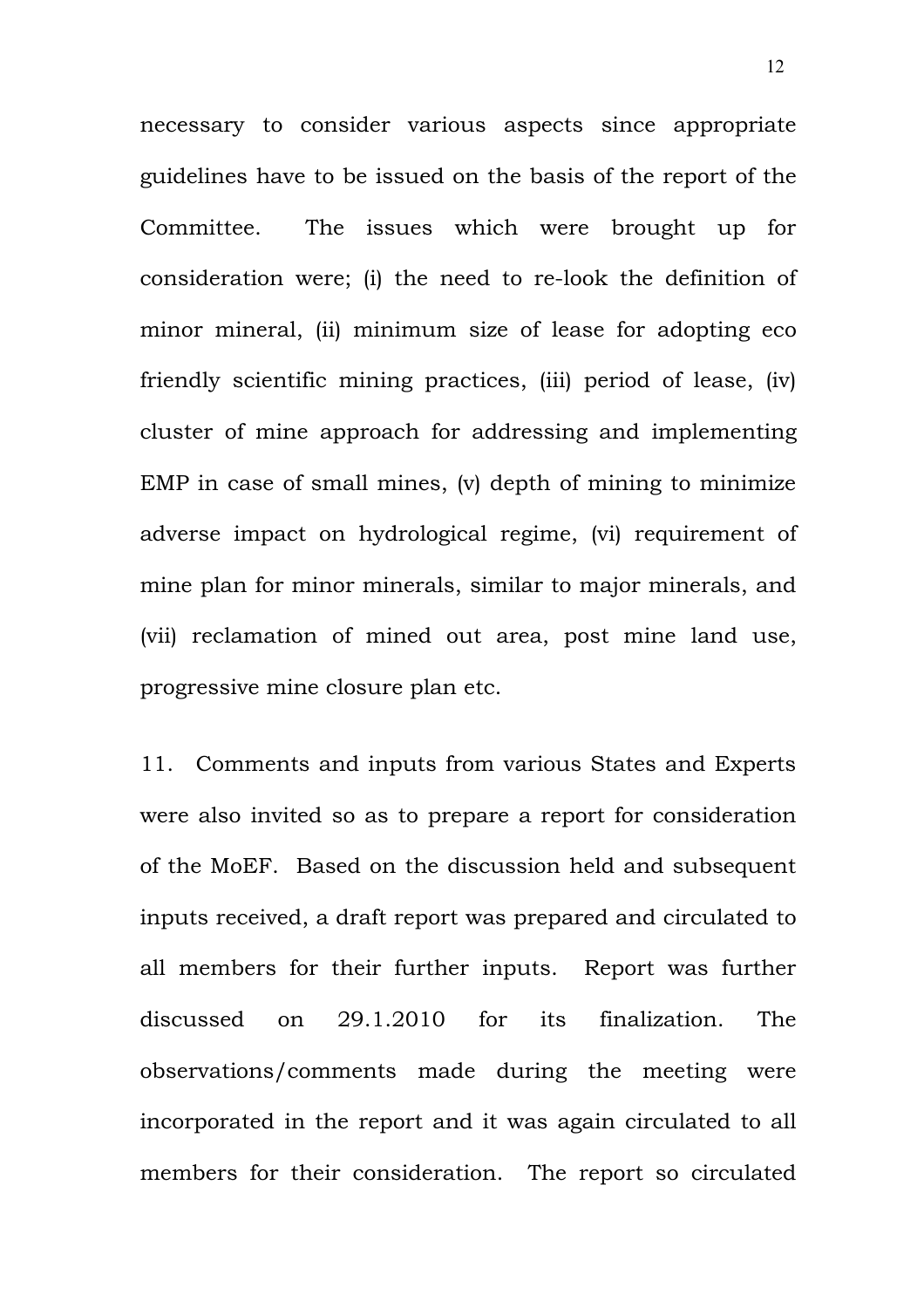was ultimately finalized. The decision taken by the MoEF affects generally the mining of minor minerals including the riverbed mining throughout the country. For an easy reference, we may extract the issues and recommendations made by the MoEF, which are as follows:

#### "**4.0 ISSUES AND RECOMMENDATIONS**

#### **4.1 Definition of Minor Mineral:**

The term minor mineral is defined in clause (e) of Section 3 of MMDR Act, 1957 as "minor mineral means building stones, gravel, ordinary clay, ordinary sand other than sand used for prescribed purposes and any other material which the Central Government may, by Notification in the Gazette of India declare to be a minor mineral". The term 'ordinary sand' used in clause (e) of Section 3 of the MMDR Act, 1957 has been further clarified in rule 70 of the MCR, 1960 as "sand shall not be treated as minor mineral when used for any of the following purposes namely: (i) purposes of refractory and manufacture of ceramic, (ii) metallurgical purposes, (iii) optical purposes, (iv) purposes of stowing in coal mines, (v) for manufacture of silvicrete cement, (vi) manufacture of sodium silicate and (vii) manufacture of pottery and glass.

Additionally, the Central Government has declared the following minerals as minor minerals: (i) boulder, (ii) shingle, (iii) chalcedony pebbles used for ball mill purposes only, (iv) limeshell, kankar and limestone used in kilns for manufacture of lime used as building material, (v) murrum, (vi) brick-earth, (vii) fuller's earth, (viii) bentonite,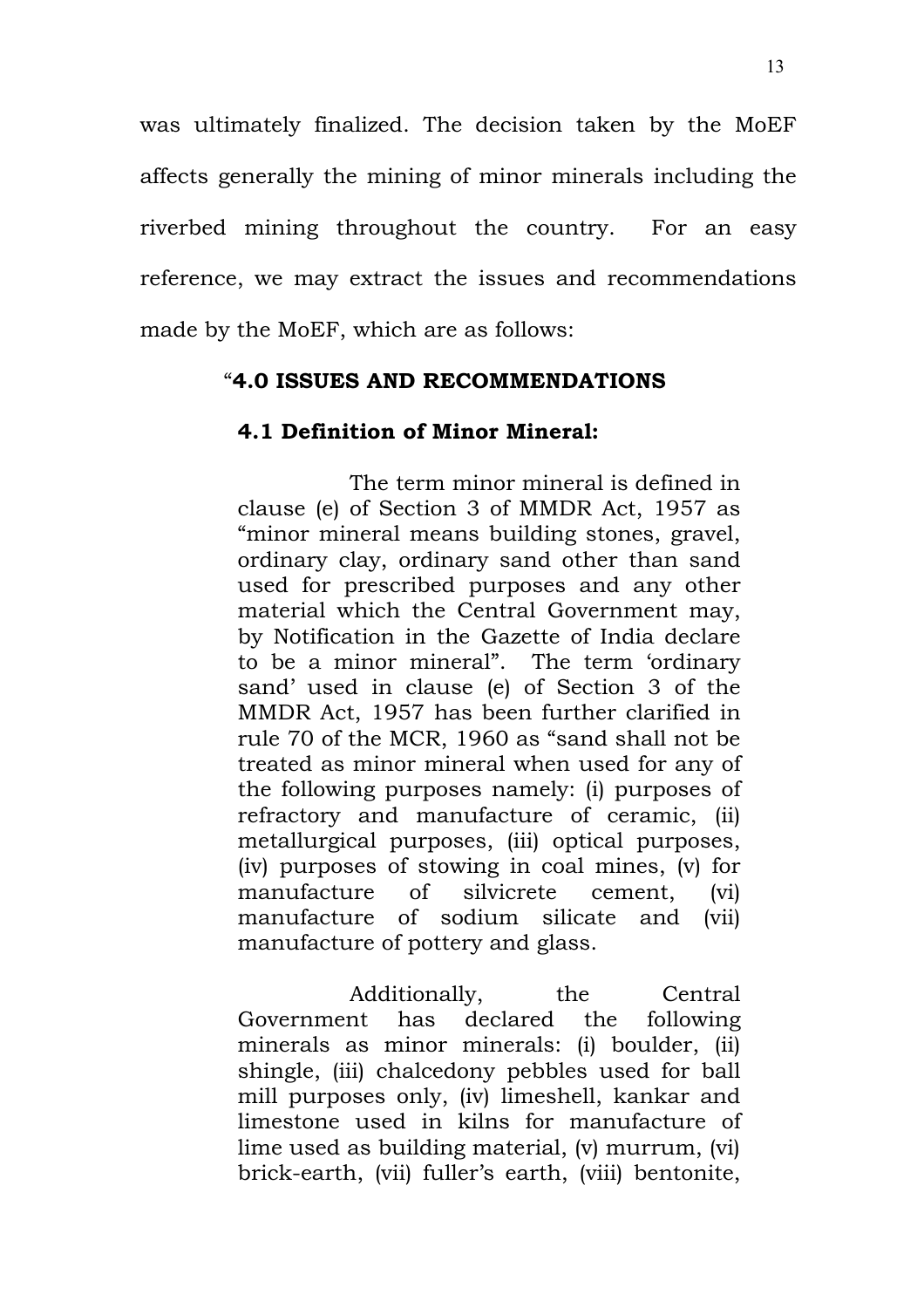(ix) road metal, (x) reh-matti, (xi) slate and shale when used for building material, (xii) marble, (xiii) stone used for making household utensils, (xiv) quartzite and sandstone when used for purposes of building or for making road metal and household utensils, (xv) saltpeter and (xvi) ordinary earth (used or filling or levelling purposes in construction or embankments, roads, railways building).

It may thus be observed that minerals have been classified into major and minor minerals based on their end use rather than level of production, level of mechanization, export and import etc. There do exist some minor mineral mines of silica sand and limestone where the scale of mechanization and level of production is much higher than those of industrial mineral mines. Further, in terms of the economic cost and revenue, it has been estimated that the total value of minor minerals constitutes about 10% of the total value of mineral production whereas the value of non metallic minerals comprises only 3%. It is, therefore, evident that the operation of mines of minor minerals need to be subject to some regulatory parameters as that of mines of major minerals.

Further, unlike India there does not exist any such system based on end usage in other countries for classifying minerals into major and minor categories. Thus, there is a need to re-look at the definition of "minor" minerals per se.

**It is, therefore, recommended that Ministry of Mines along with Indian Bureau of Mines, in consultation with the State Governments may re-examine the classification of minerals into major and minor categories so that the regulatory**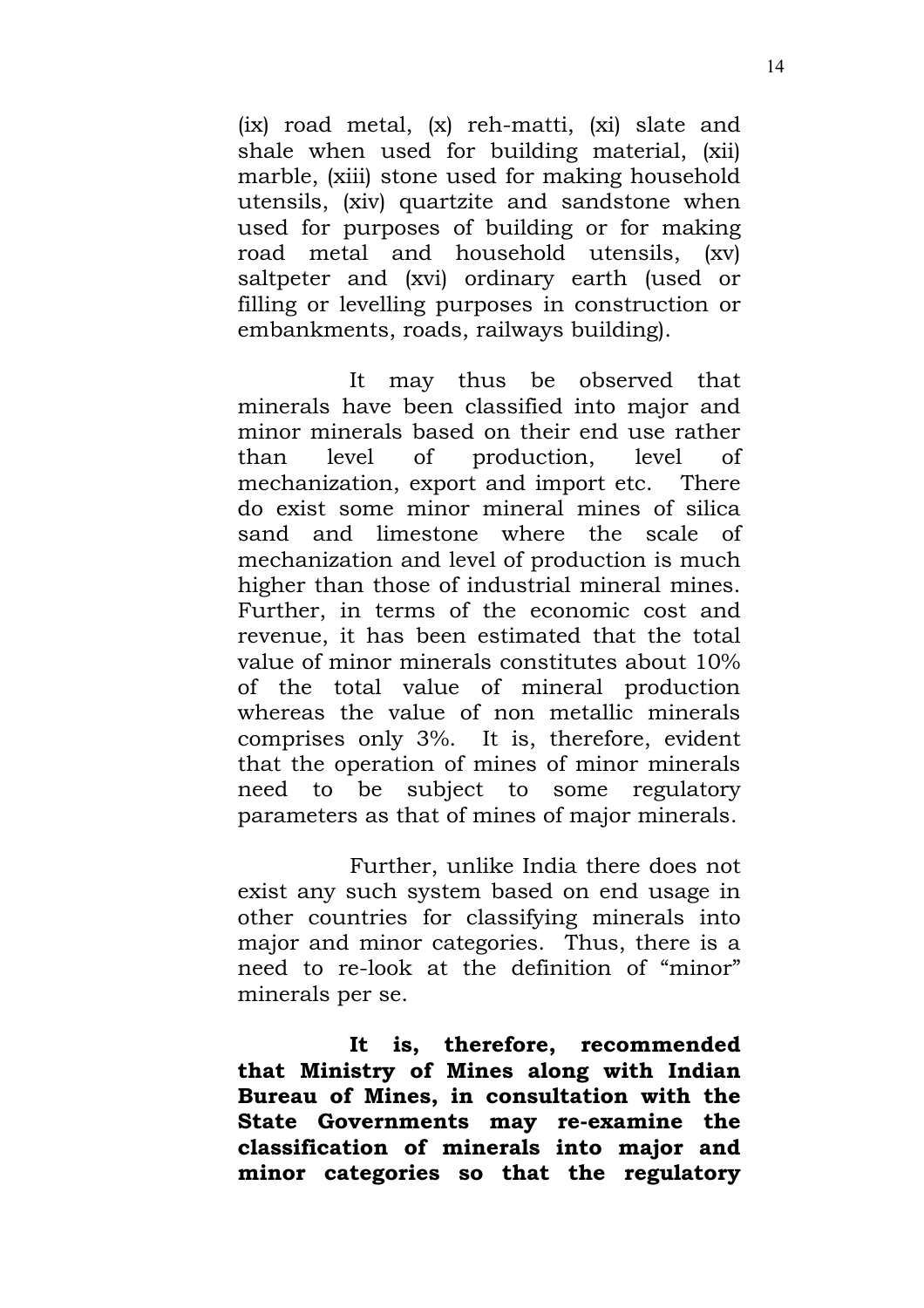**aspects and environment mitigation measures are appropriately integrated for ensuring sustainable and scientific mining with least impacts on environment.**

### **4.2 Size of the Mine Lease:**

Area for grant of mine lease varies from State to State. Maximum area which can be held under one or more mine lease is 2590 ha or 25.90 sq.miles in Jammu & Kashmir. Rajasthan prescribed a minimum limit of 1 ha for a lease. Maximum area prescribed for permit is 50x50 m. In most of the States area of permit is not specified in the rules. It has recently been observed by Punjab and Haryana High Court in its order dated 15.5.2009 that State Government are apparently granting short term permits by dividing the mining area into small zones in effect avoids environmental norms.

There is, thus a need to bring uniformity in the extent of area to be granted for mine lease so as to ensure that eco friendly scientific mining practices can be adopted. **It is recommended that the minimum size of mine lease should be 5 ha. Further, preparation of comprehensive mine plan for contiguous stretches of mineral deposits by the respective State Governments may also be encouraged. This may suitably be incorporated in the Mineral Concession Rules, 1960 by Ministry of Mines.**

# **4.3 Period of Mine Lease:**

The period of lease varies from State to State depending on type of concessions, minerals and its end use. The minimum lease period is one year and maximum 30 years. Minerals like granite where huge investments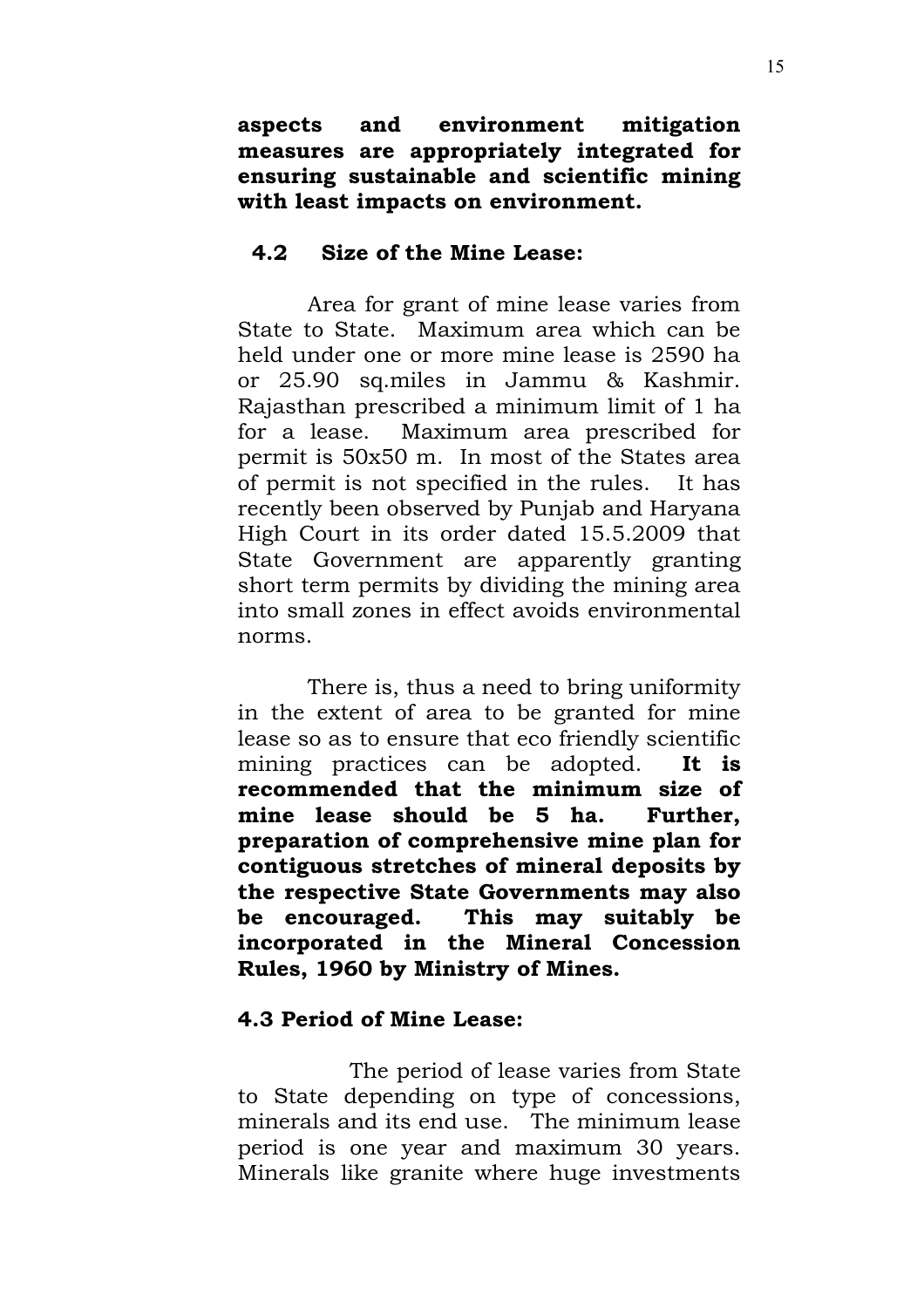are required, a period of 20 years is generally given with the provisions of renewal. Permits are generally granting for short periods which vary from one month to a maximum one year. In States like Haryana, minor mineral leases are auctioned for a particular time period. Mining is considered to be capital intensive industry and considerable time is lost for developing the mine before it attains the status of fully developed mine. If the tenure of the mine lease is short, it would encourage the lessee to concentrate more on rapid exploitation of mineral without really undertaking adequate measures for reclamation and rehabilitation of mined out area, posing thereby a serious threat to the environment and health of the workers and public at large.

There is thus, a need to bring uniformity in the period of lease. **It is recommended that a minimum period of mine lease should be 5 years, so that eco friendly scientific and sustainable mining practices are adopted. However, under exceptional circumstances arising due to judicial interventions, short term mining leases / contracts could be granted to the State Agencies to meet the situation arising there from.**

### **4.4 Cluster of Mine Approach for Small Sized Mines:**

Considering the nature of occurrence of minor mineral, economic condition of the lessee and the likely difficulties to be faced by Regulatory Authorities in monitoring the environmental impacts and implementation of necessary mitigation measures, **it may be desirable to adopt cluster approach in case of smaller mine leases being operated**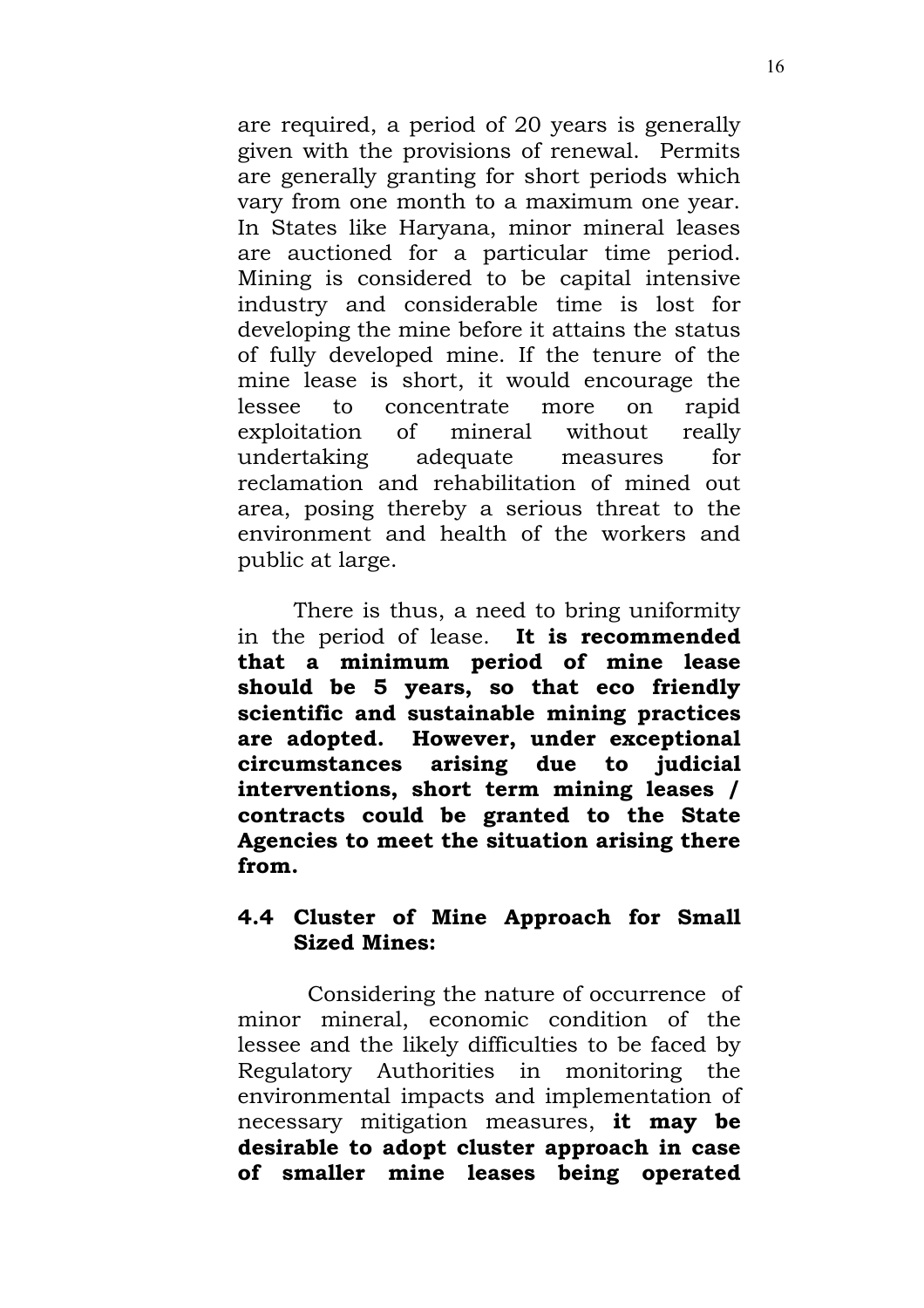**presently. Further, these clusters need be provided with processing/crusher zones for forward integration and minimizing excessive pressure on road infrastructure. The respective State Governments / Mine Owners Associations may facilitate implementation of Environment Management Plans in such cluster of mines.**

### **4.5 Requirement of Mine Plan for Minor Minerals:**

At present, most of the State Governments have not made it mandatory for preparation of mining plan in respect of minor minerals. In some States like Rajasthan, eco friendly mining plans are prepared, which are approved by the State Mining Department. The eco friendly mining plans so prepared, though conceptually welcome, are observed to be deficient and need to be made comprehensive in a manner as is being done for major minerals. Besides, the aspects of reclamation and rehabilitation of mined out areas, progressive mine closure plan, as in vogue for major minerals could be introduced for minor minerals as well.

**It is recommended that provision for preparation and approval of mine plan, as in the case of major minerals may appropriately be provided in the Rules governing the mining of minor minerals by the respective State Governments. These should specifically include the provision for reclamation and rehabilitation of mined out area, progressive mine closure plan and post mine land use.**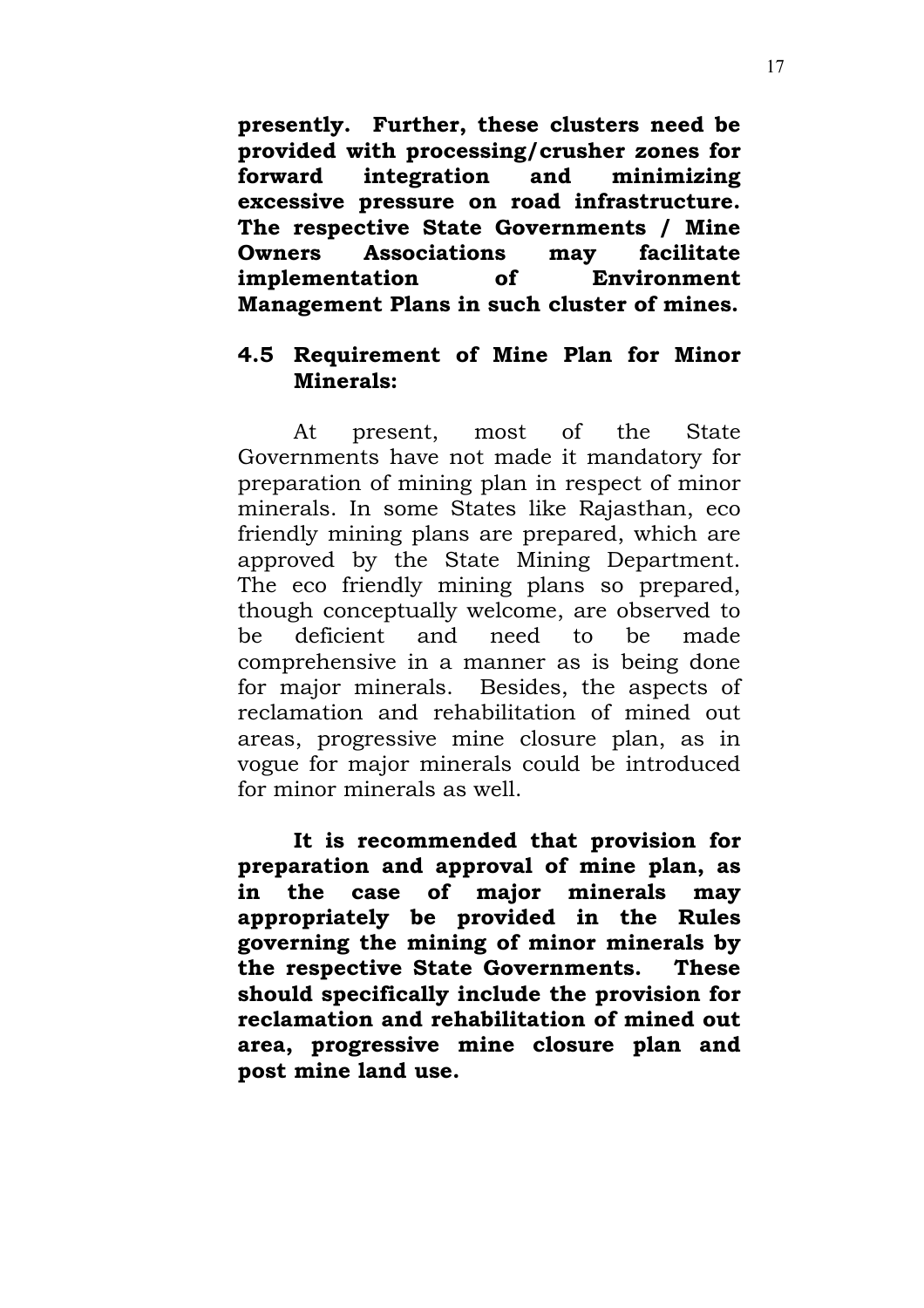# **4.6 Creation of Separate Corpus for Reclamation / Rehabilitation of Mines of Minor Minerals:**

Mining of minor minerals, in our country, is by and large unorganized sector and is practiced in haphazard and unscientific manner. At times, the size of the leasehold is also too small to address the issue of reclamation and rehabilitation of mined outs areas. It may, therefore, be desirable that before the concept of mine closure plan for minor minerals is adopted, the existing abandoned mines may be reclaimed and rehabilitated with the involvement of the State Government. **There is thus, a need to create a separate corpus, which may be utilized for reclamation and rehabilitation of mined out areas. The respective State Governments may work out a suitable mechanism for creation of such corpus on the 'polluter pays' principle. An organizational structure may also need to be created for undertaking and monitoring these activities.**

# **4.7 Depth of Mining:**

Mining of minerals, whether major or minor have a direct bearing on the hydrological regime of the area. Besides, affecting the availability of water as a resource, it also affects the quality of water through direct run of going into the surface water bodies and infiltration / leaching into groundwater. Further, groundwater withdrawal, dewatering of water from mine pit and diversion of surface water may cause surface and sub surface hydrologic systems to dry up. An ideal situation would require that quarrying should be restricted to unsaturated zone only above the phreatic water table and should not intersect the groundwater table at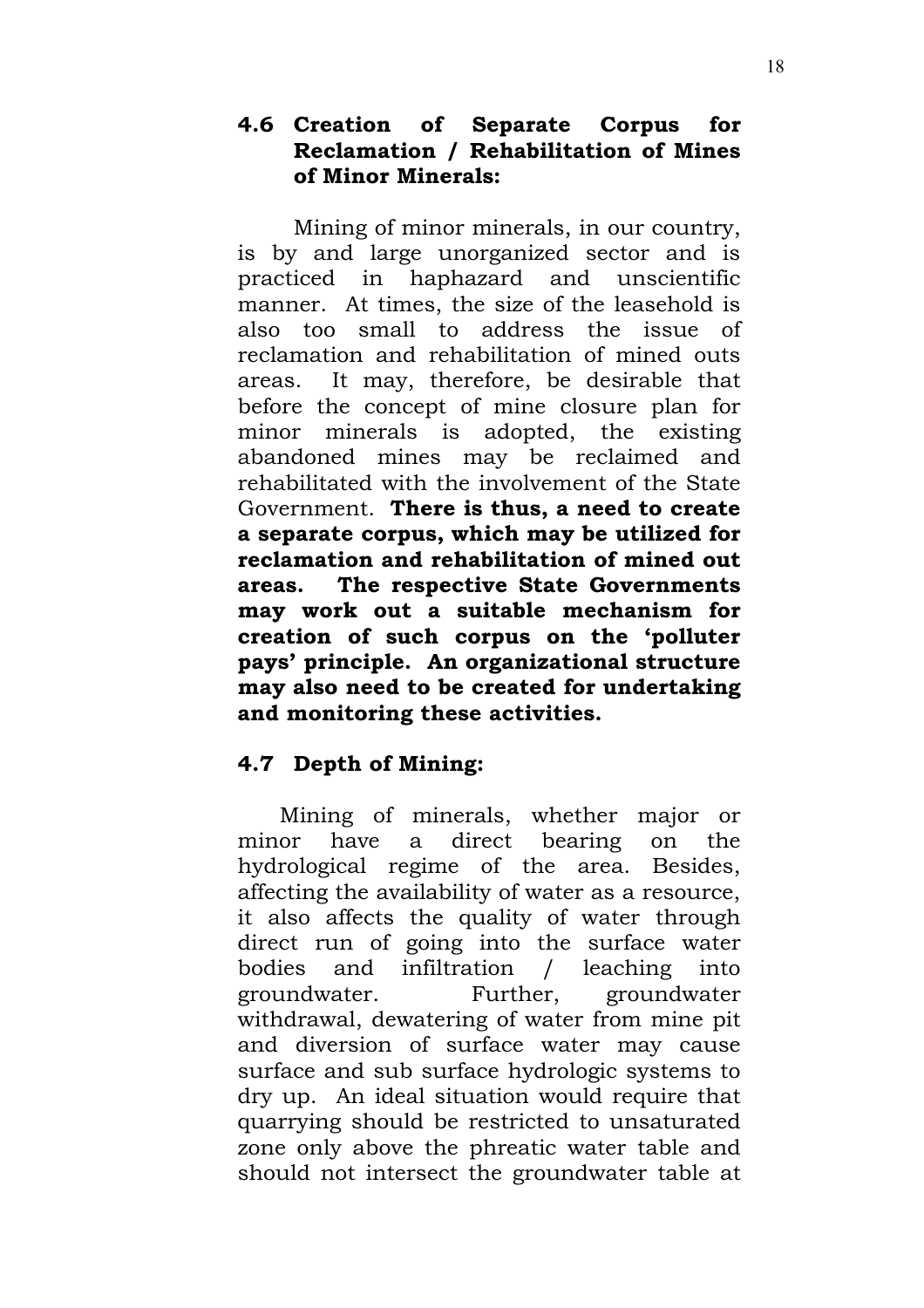any point of time. However, from the point of view of mineral conservation, it may not be desirable to impose blanket ban on mining operation below groundwater table.

**It is, therefore, recommended that detailed hydro-geological report should be prepared in respect of any mining operation for minor minerals to be undertaken below groundwater table. Based on the findings of the study so undertaken and the comments / recommendations of Central Ground Water Authority / State Ground Water Board, a decision regarding restriction on depth of mining for any area should be taken on case to case basis.**

# **4.8 Uniform Minor Mineral Concession Rules:**

The economic value of the minor minerals excavated in the country is estimated to contribute to about 9% of the total value of the minerals whereas the non metallic minerals contribute to about 2.8%. Keeping in view the large extent of mining of minor minerals and its significant potential to adversely affect the environment, it is **recommended that Model Mineral Concession rules may be framed for minor minerals as well and the minor minerals may be subjected to a simpler regulatory regime, which is, however, similar to major minerals regime.**

# **4.9 River Bed Mining:**

4.9.1Environment damage being caused by unregulated river bed mining of sand, bazari and boulders is attracting considerable attention including in the courts. The following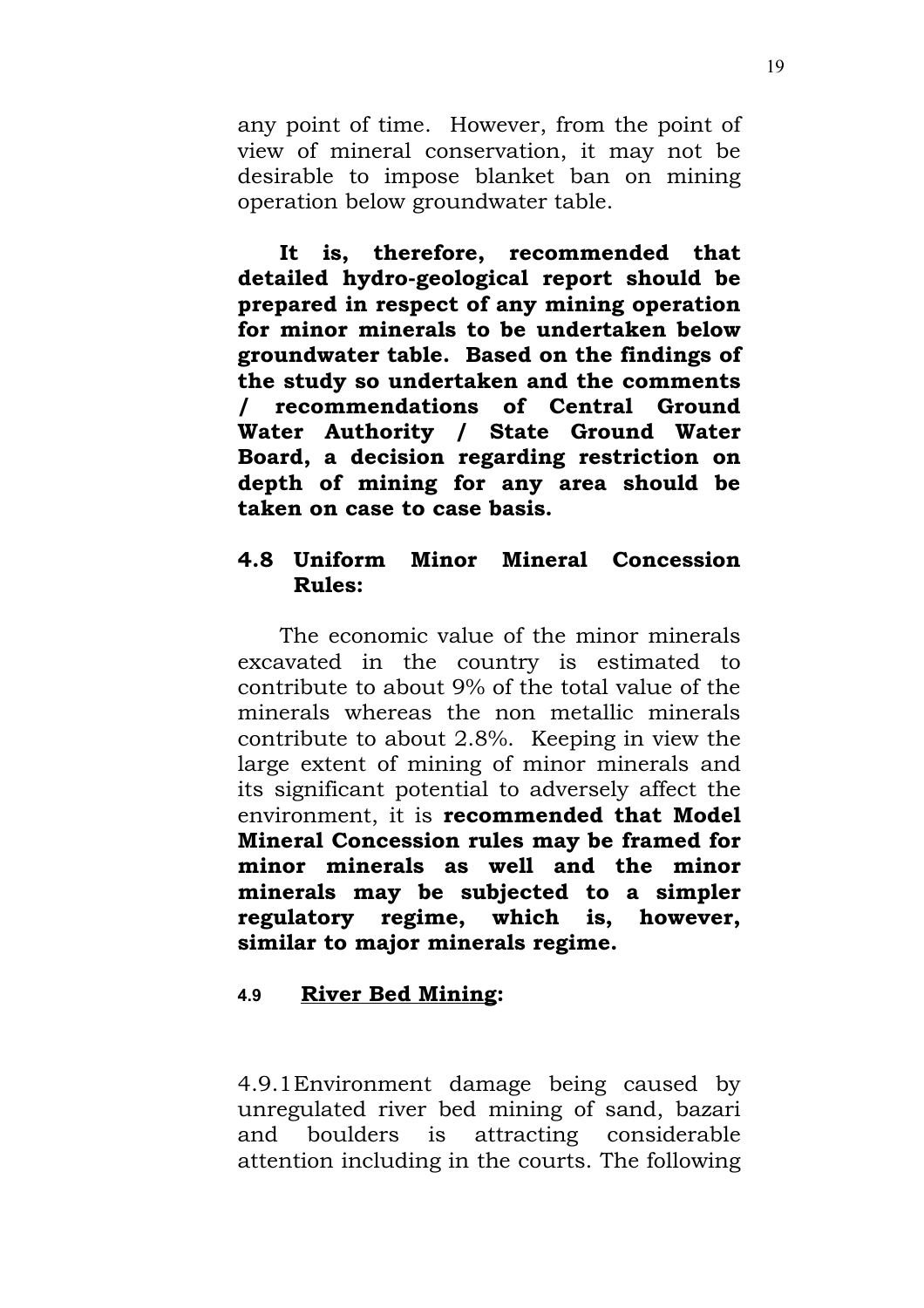recommendations are therefore made for the river bed mining.

- **(a)In the case of mining leases for riverbed sand mining, specific river stretches should be identified and mining permits/lease should be granted stretch wise, so that the requisite safeguard measures are duly implemented and are effectively monitored by the respective Regulatory Authorities.**
- **(b)The depth of mining may be restricted to 3m/water level, whichever is less.**
- (c) **For carrying out mining in proximity to any bridge and/or embankment, appropriate safety zone should be worked out on case to case basis, taking into account the structural parameters, locational aspects, flow rate etc. and no mining should be carried out in the safety zone so worked out**.

### 5.0 **Conclusion:**

Mining of minor minerals, though individually, because of smaller size of mine leases is perceived to have lesser impact as compared to mining of major minerals.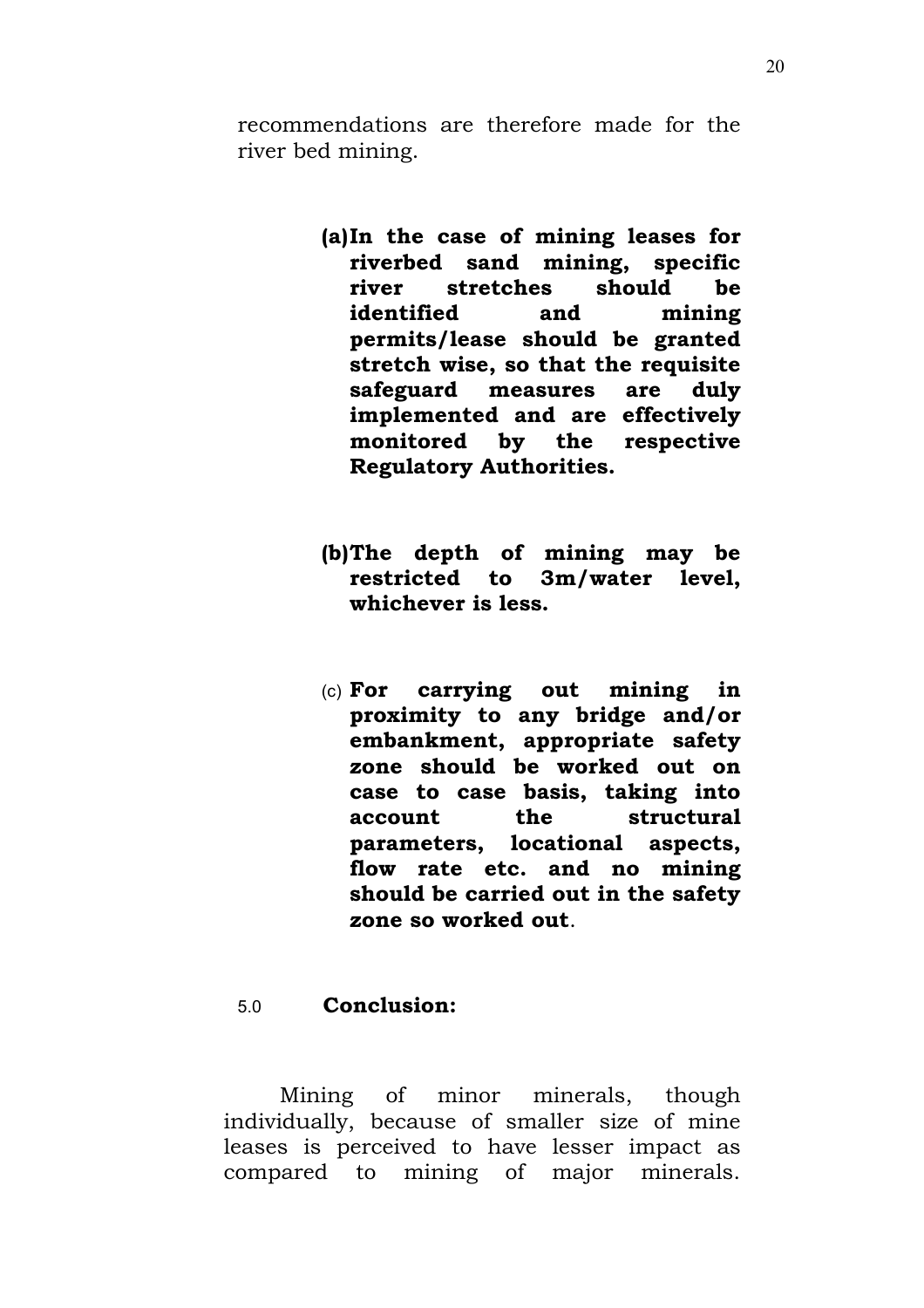However, the activity as a whole is seen to have significant adverse impacts on environment. It is, therefore, necessary that the mining of minor minerals is subjected to simpler but strict regulatory regime and carried out only under an approved framework of mining plan, which should provide for reclamation and rehabilitation of the mined out areas. Further, while granting mining leases by the respective State Governments "location of any eco-fragile zone(s) within the impact zone of the proposed mining area, the linked Rules/Notifications governing such zones and the judicial pronouncements, if any, need be duly noted. The Union Ministry of Mines along with Indian Bureau of Mines and respective State Governments should therefore make necessary provisions in this regard under the Mines and Minerals (Development and Regulation) Act, 1957, Mineral Concession Rules, 1960 and adopt model guidelines to be followed by all States. " (emphasis supplied)

The report clearly indicates that operation of mines of minor minerals needs to be subjected to strict regulatory parameters as that of mines of major minerals. It was also felt necessary to have a re-look to the definition of "minor" minerals *per se*. The necessity of the preparation of "comprehensive mines plan" for contiguous stretches of mineral deposits by the respective State Governments may also be encouraged and the same be suitably incorporated in the Mineral Concession Rules, 1960 by the Ministry of Mines. Further, it was also recommended that States, Union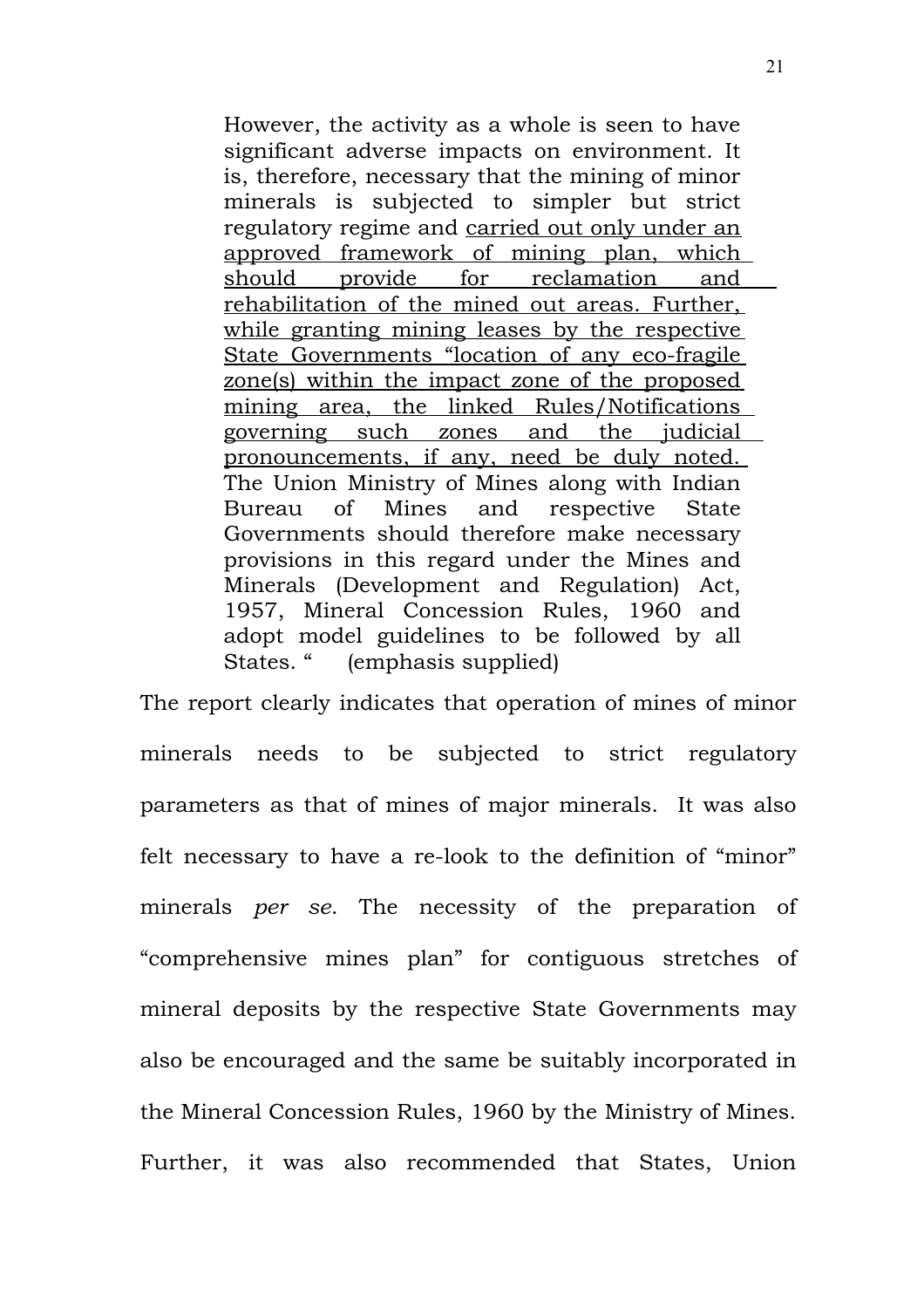Territories would see that mining of minor minerals is subjected to simpler but strict regulatory regime and carried out only under an approved framework of mining plan, which should provide for reclamation and rehabilitation of mined out areas. Mining Plan should take note of the level of production, level of mechanisation, type of machinery used in the mining of minor minerals, quantity of diesel consumption, number of trees uprooted, export and import of mining minerals, environmental impact, restoration of flora and host of other matters referred to in 2010 rules. A proper framework has also to be evolved on cluster of mining of minor mineral for which there must be a Regional Environmental Management Plan. Another important decision taken was that while granting of mining leases by the respective State Governments, location of any eco-fragile zone(s) within the impact zone of the proposed mining area, the linked Rules/Notifications governing such zones and the judicial pronouncements, if any, need to be duly noted.

12. The Minister for  $(E & F)$  wrote DO letter dated 1<sup>st</sup> June, 2010 to all the Chief Ministers of the States to examine the report and to issue necessary instructions for incorporating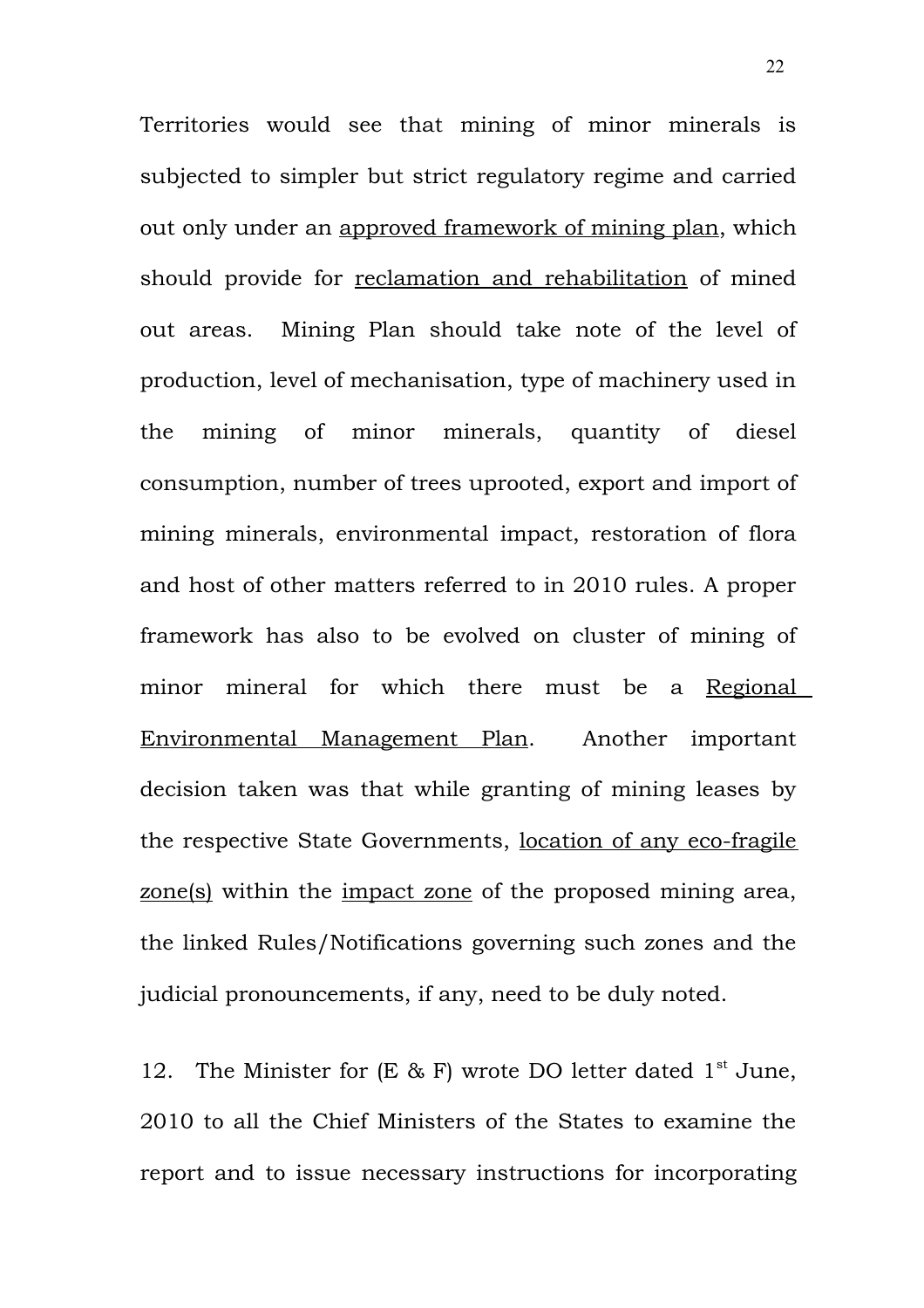the recommendations made in the report in the Mineral Concession Rules for mining of minor minerals under Section 15 of Mines and Mineral (Development and Regulation) Act, 1957. Following are the key recommendations re-iterated in the letter:

- "(1) Minimum size of mine lease should be 5 ha.
- (2) Minimum period of mine lease should be 5 years.
- (3) A cluster approach to mines should be taken in case of smaller mines leases operating currently.
- (4) Mine plans should be made mandatory for minor minerals as well.
- (5) A separate corpus should be created for reclamation and rehabilitation of mined out areas.
- (6) Hydro-geological reports should be prepared for mining proposed below groundwater table.
- (7) For river bed mining, leases should be granted stretch wise, depth may be restricted to 3m/water level, whichever is less, and safety zones should be worked out.
- (8) The present classification of minerals into major and minor categories should be re-examined by the Ministry of Mines in consultation with the States."

13. The Ministry of Mines, Govt. of India sent a communication No.296/7/2000/MRC dated 16.05.2011 called "Environmental aspects of quarrying and of minor minerals – Evolving of Model Guidelines" along with a draft model guidelines calling for inputs before 30 . 06. 2011. Draft rules called Minor Minerals Conservation and Development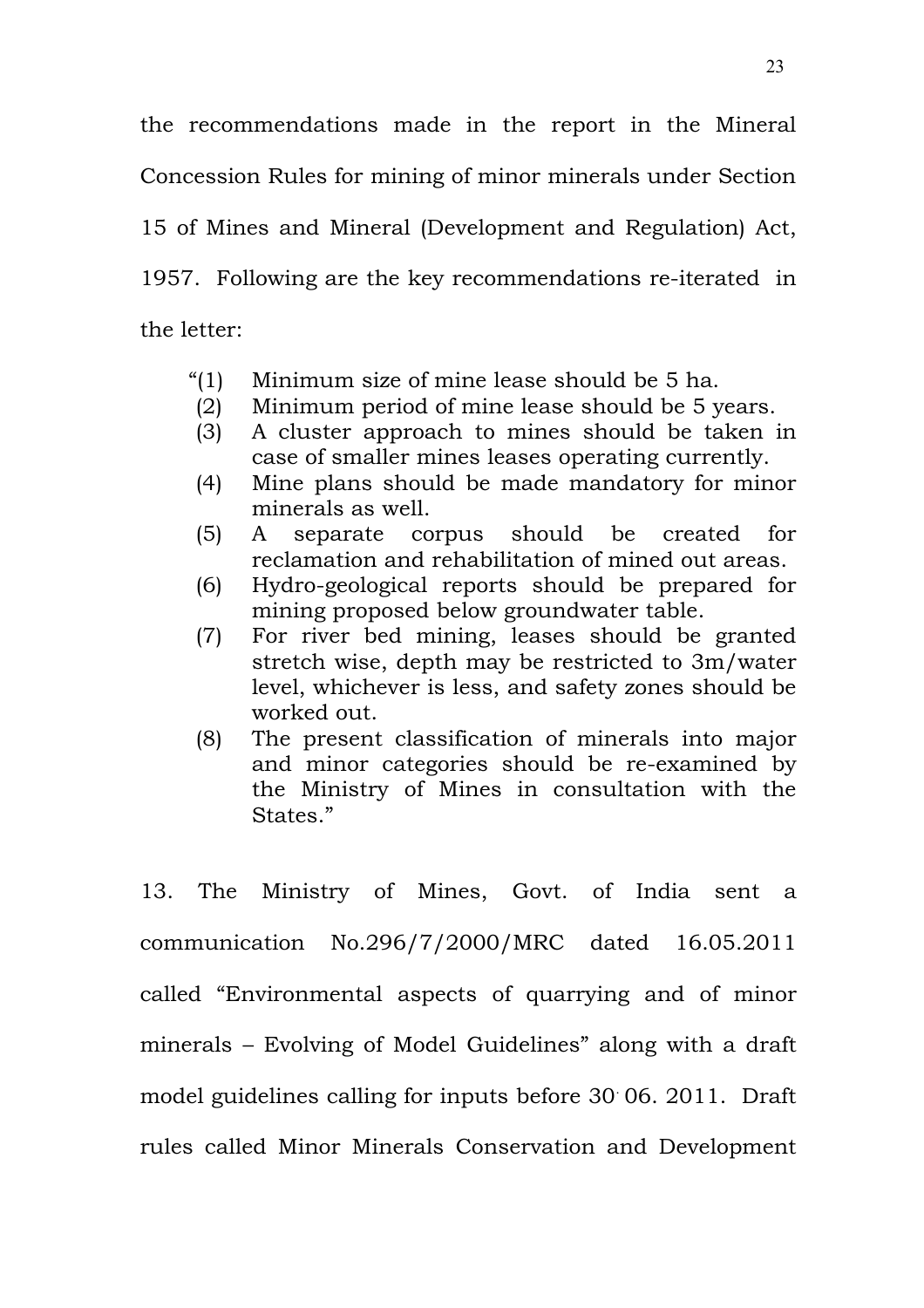Rules, 2010 were also put on the website. Further, it may be noted Section 15(1A)(i) of the Act specifies the manner in which rehabilitation of flora and other vegetation, such as trees, shrubs and the like destroyed by reasons of any quarrying or mining operations shall be made in the same area or in any other area once selected by the State Government, whether by way of reimbursement of the cost of rehabilitation or otherwise by the persons holding the quarrying or mining lease.

14. We are of the view that all State Governments / Union Territories have to give due weight to the above mentioned recommendations of the MoEF which are made in consultation with all the State Governments and Union Territories. Model Rules of 2010 issued by the Ministry of Mines are very vital from the environmental, ecological and bio-diversity point of view and therefore the State Governments have to frame proper rules in accordance with the recommendations, under Section 15 of the Mines and Minerals (Development and Regulation) Act, 1957.

15. Quarrying of river sand, it is true, is an important economic activity in the country with river sand forming a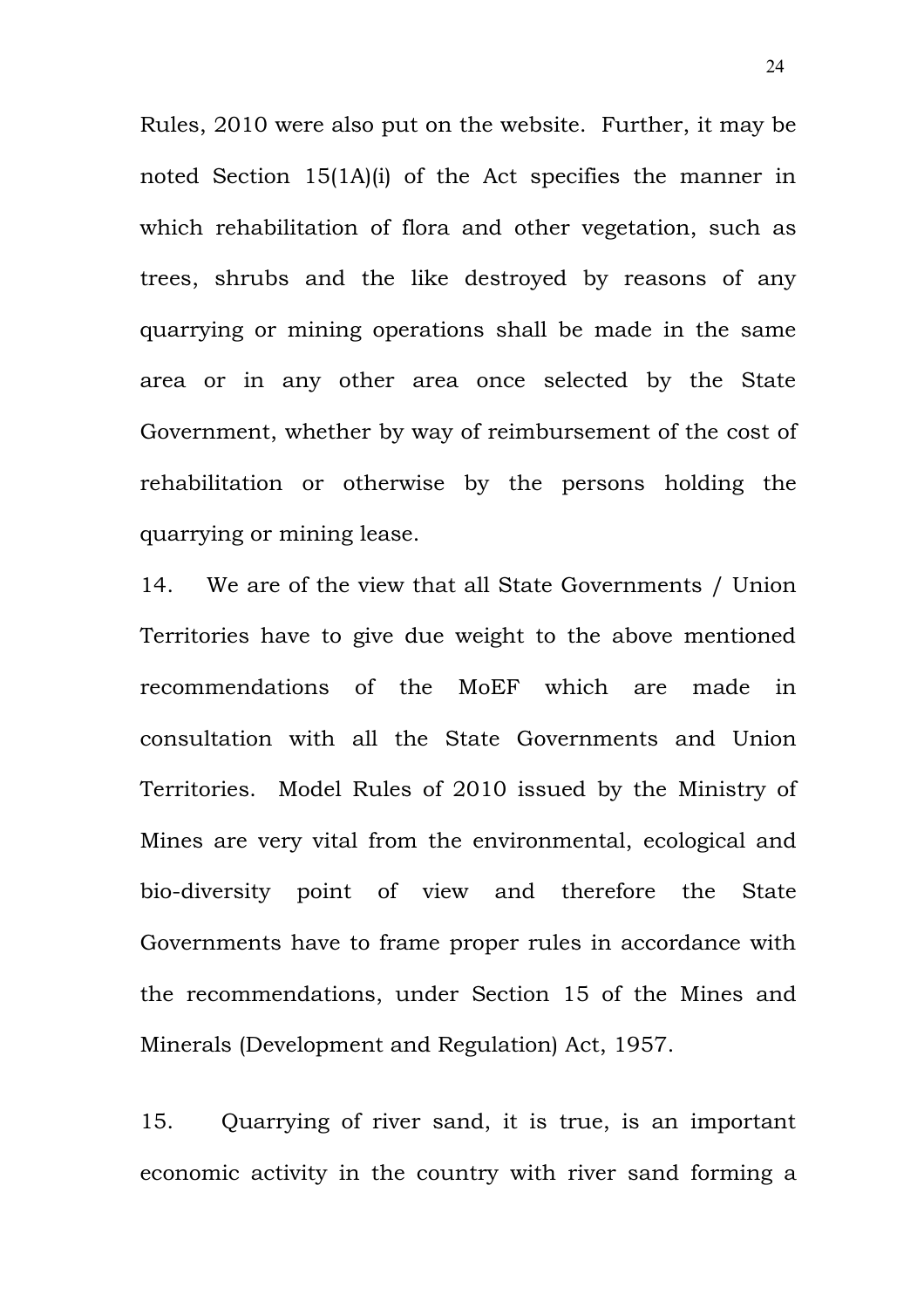crucial raw material for the infrastructural development and for the construction industry but excessive in-stream sand and gravel mining causes the degradation of rivers. Instream mining lowers the stream bottom of rivers which may lead to bank erosion. Depletion of sand in the streambed and along coastal areas causes the deepening of rivers which may result in destruction of aquatic and riparian habitats as well. Extraction of alluvial material as already mentioned from within or near a streambed has a direct impact on the stream's physical habitat characteristics.

16. We are of the considered view that it is highly necessary to have an effective framework of mining plan which will take care of all environmental issues and also evolve a long term rational and sustainable use of natural resource base and also the bio-assessment protocol. Sand mining, it may be noted, may have an adverse effect on bio-diversity as loss of habitat caused by sand mining will effect various species, flora and fauna and it may also destabilize the soil structure of river banks and often leaves isolated islands. We find that, taking note of those technical, scientific and environmental matters, MoEF, Government of India, issued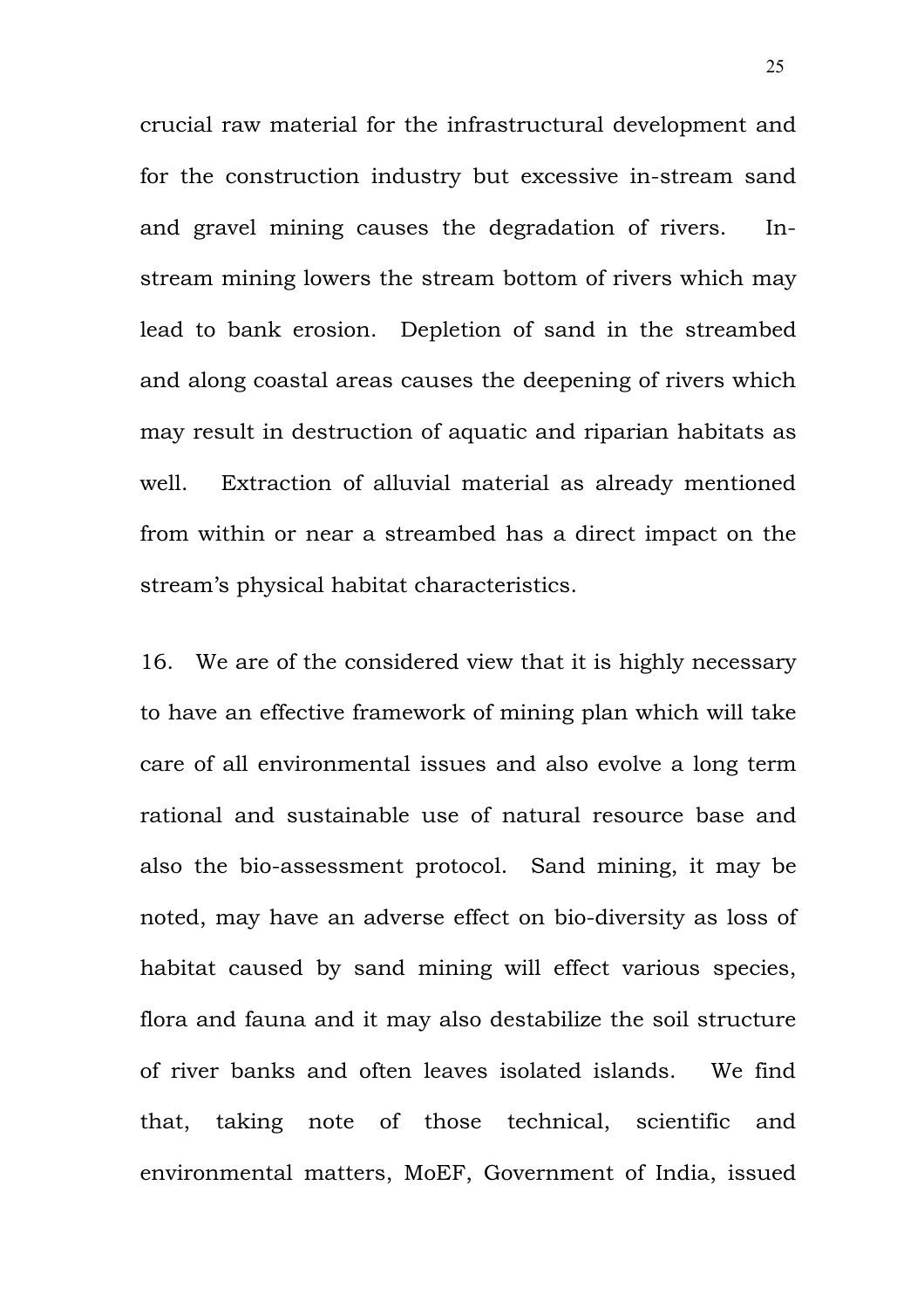various recommendations in March 2010 followed by the Model Rules, 2010 framed by the Ministry of Mines which have to be given effect to, inculcating the spirit of Article 48A, Article 51A(g) read with Article 21 of the Constitution.

17. The State of Haryana and various other States have not so far implemented the above recommendations of the MoEF or the guidelines issued by the Ministry of Mines before issuing auction notices granting short term permits by way of auction of minor mineral boulders, gravel, sand etc., in the river beds and elsewhere of less than 5 hectares. We, therefore, direct to all the States, Union Territories, MoEF and the Ministry of Mines to give effect to the recommendations made by MoEF in its report of March 2010 and the model guidelines framed by the Ministry of Mines, within a period of six months from today and submit their compliance reports.

18. Central Government also should take steps to bring into force the Minor Minerals Conservation and Development Rules 2010 at the earliest. State Governments and UTs also should take immediate steps to frame necessary rules under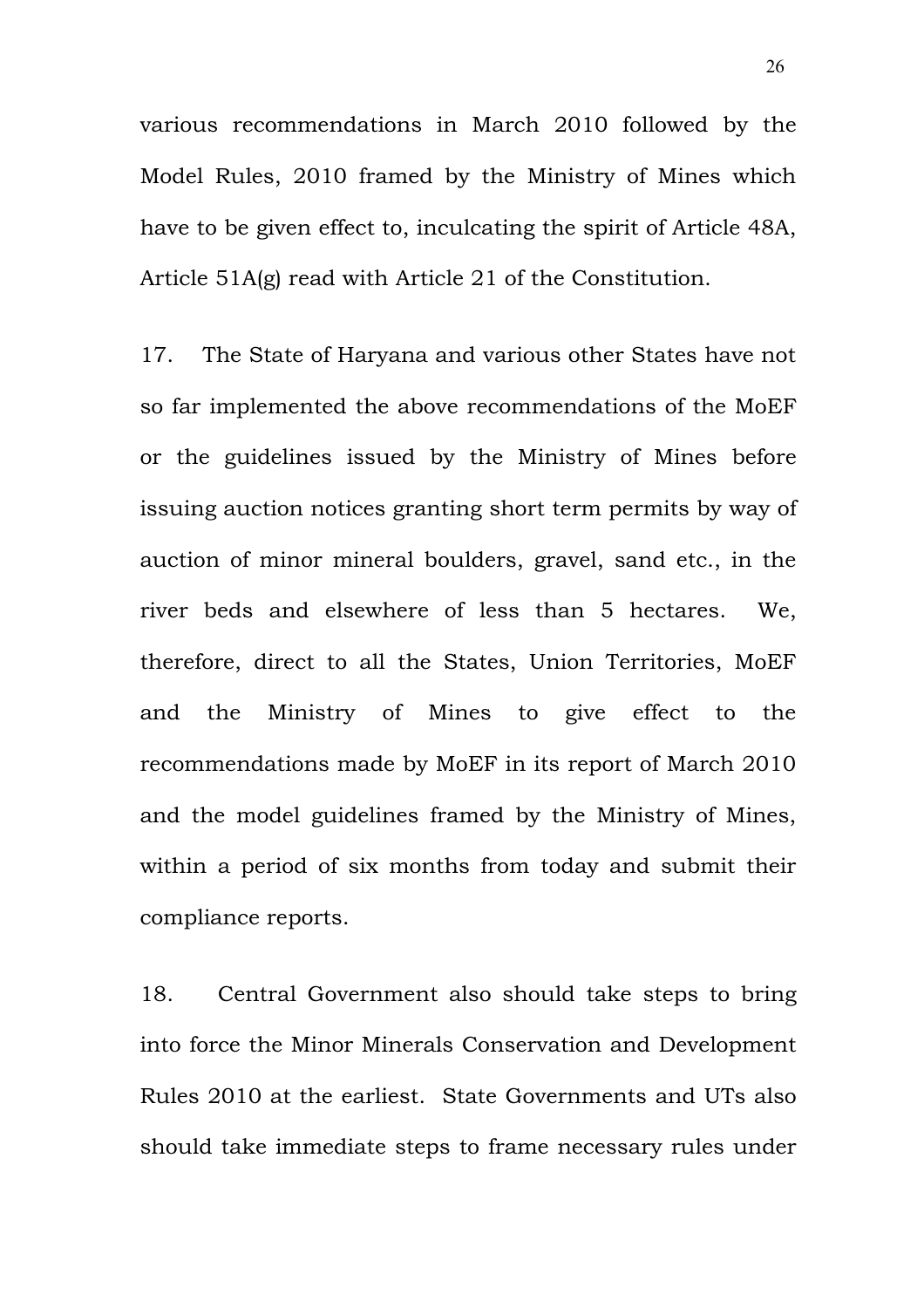Section 15 of the Mines and Minerals (Development and Regulation) Act, 1957 taking into consideration the recommendations of MoEF in its Report of March 2010 and model guidelines framed by the Ministry of Mines, Govt. of India. Communicate the copy of this order to the MoEF, Secretary, Ministry of Mines, New Delhi, Ministry of Water Resources, Central Government Water Authority, the Chief Secretaries of the respective States and Union Territories, who would circulate this order to the concerned Departments.

19. We, in the meanwhile, order that leases of minor mineral including their renewal for an area of less than five hectares be granted by the States/Union Territories only after getting environmental clearance from the MoEF.

Ordered accordingly.

.......................................J. (K.S. Radhakrishnan)

....................................J. (Chandramauli Kr. Prasad)

New Delhi